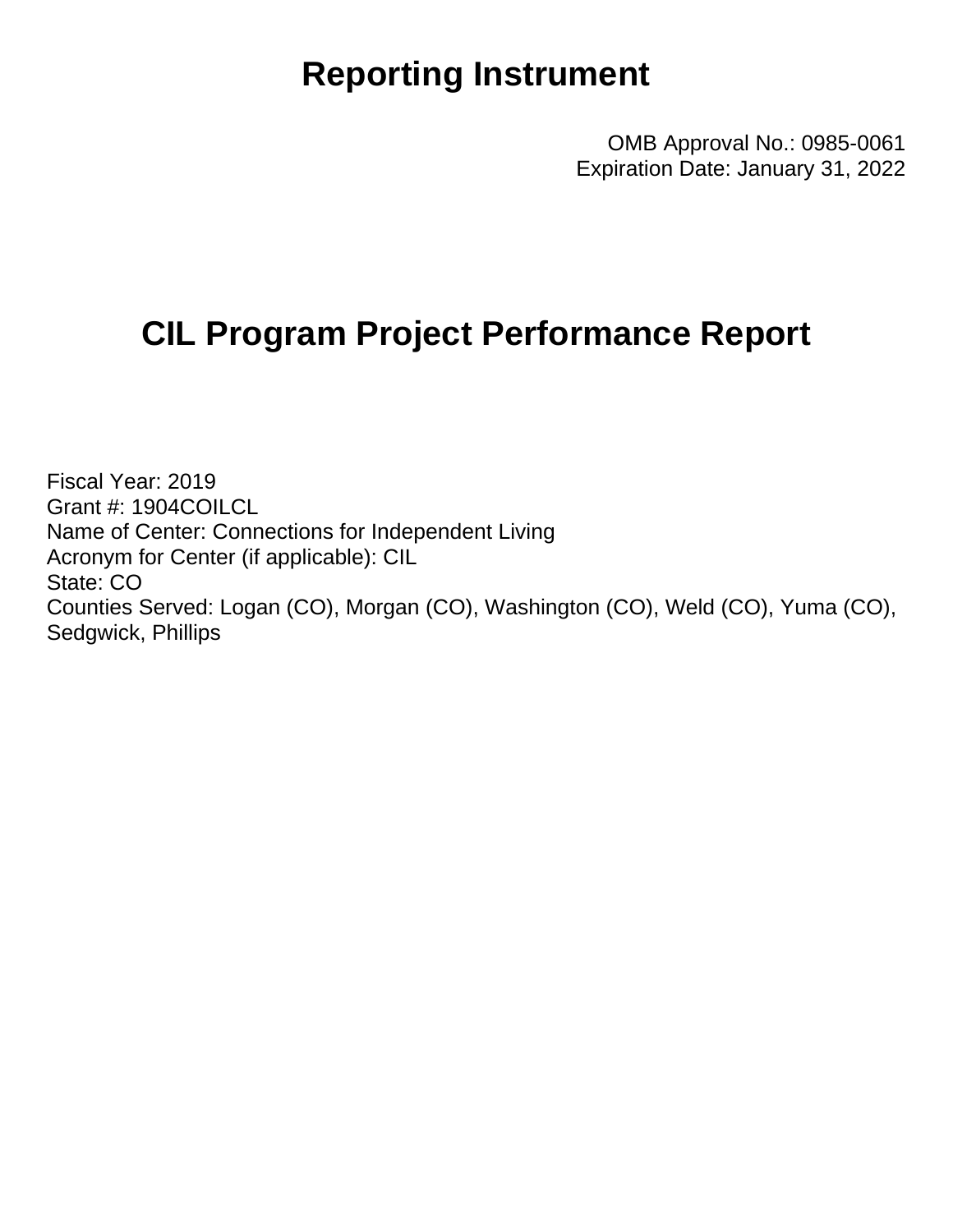# **SECTION 1 - GENERAL FUNDING INFORMATION**

Section 725(c)(8)(D) of the Act

Indicate the amount received by the CIL as per each funding source. Enter '0' for none.

## **Item 1.1.1 - All Federal Funds Received**

| Title VII, Ch. 1, Part B     | \$39726.70  |
|------------------------------|-------------|
| Title VII, Ch. 1, Part C     | \$127817.00 |
| Title VII, Ch. 2             | \$0.00      |
| <b>Other Federal Funds</b>   | \$22000.00  |
| Subtotal - All Federal Funds | \$189544.00 |

## **Item 1.1.2 - Other Government Funds**

| <b>State Government Funds</b>                      | \$693480.00 |
|----------------------------------------------------|-------------|
| I Local Government Funds                           | \$0.00      |
| <b>Subtotal - State and Local Government Funds</b> | \$693480.00 |

## **Item 1.1.3 - Private Resources**

| Foundations, Corporations, or Trust Grants   | \$710.00    |
|----------------------------------------------|-------------|
| Donations from Individuals                   | \$881.00    |
| Membership Fees                              | \$0.00      |
| Investment Income/Endowment                  | \$5397.52   |
| Fees for Service (program income, etc.)      | \$325725.00 |
| Other resources (in-kind, fundraising, etc.) | \$0.00      |
| <b>Subtotal - Private Resources</b>          | \$332714.00 |

### **Item 1.1.4 - Total Income**

| Total income = (Item 1.1.1)+(Item 1.1.2)+(Item 1.1.3) | $\frac{1}{2}$ \$1215740.00 |
|-------------------------------------------------------|----------------------------|
|-------------------------------------------------------|----------------------------|

## **Item 1.1.5 - Pass Through Funds**

| Amount of other government funds received as pass through funds to       | \$0.00 |
|--------------------------------------------------------------------------|--------|
| consumers (include funds, received on behalf of consumers, that are      |        |
| subsequently passed on to consumers, e.g., personal assistance services, |        |
| representative payee funds, or Medicaid funds)                           |        |

## **Item 1.1.6 - Net Operating Resources**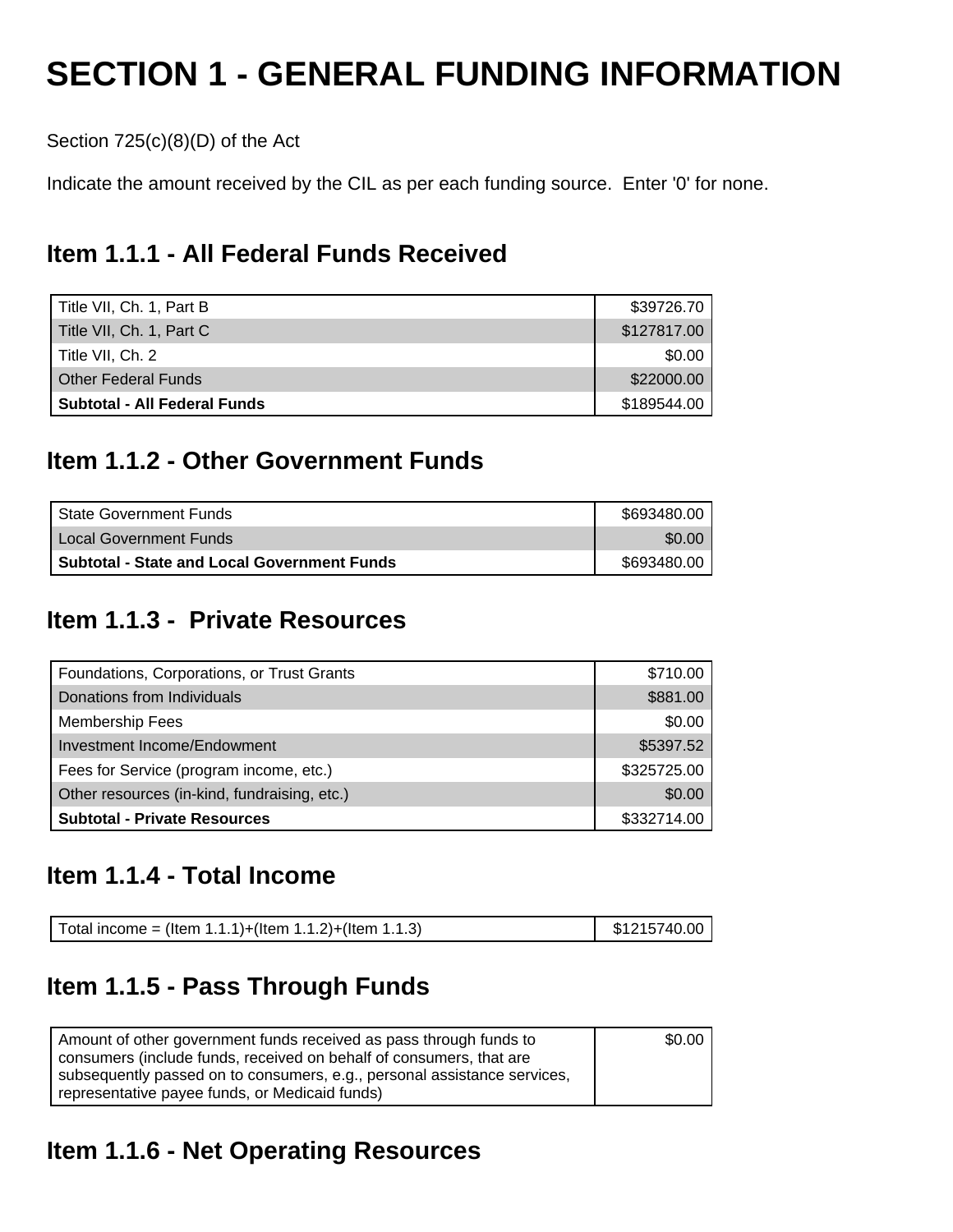## **Item 1.2 - Resource Development Activities**

Briefly describe the CIL's resource development activities conducted during the reporting period to expand funding from sources other than chapter 1of title VII of the Act.

Connections for Independent Living has multiple revenue sources that developed extensively, despite the economic downturn. With the hiring of a permanent Executive Director with a background in funds development, the agency and it's board of directors were able to assess the current revenue streams and their growth potential. The highest margins of growth were seen in the Connections fee-for-service program, Interpreting Services (ASL). Interpreting Service contracts were pursued with multiple large employers and health agencies in the Northern Colorado region. To date, Connections utilizes the services of over 60 certified ASL contractors and provides regular ASL interpreting services to large corporations, educational institutions, health providers and judicial municipalities as well as small businesses. Connections developed it's annual giving program through participation in Colorado Gives Day as well as a fall 2019 fundraising Talent Show, highlighting talents from many in the community who live with disability. Connections also once again became a qualified vendor for DVR (this had lapsed in previous years.) and began participation in the SEEKS grant with the Colorado Department of Labor and Employment. As a SEEKS grant service provider, our agency was able to send three ILS team members to training for SSI and SSDI benefits counseling. Connections Board-led finance committee also began the process searching for an investment service provider to move reserve funding out of stagnant or low-interest savings and certificates of deposit, to more lucrative investment strategies. The executive director and finance committee wrote and adopted an UPMIFA compliant finance, investment and spending policy. These policies and strategies will vastly improve the longterm funding stability of Connections and the community it serves.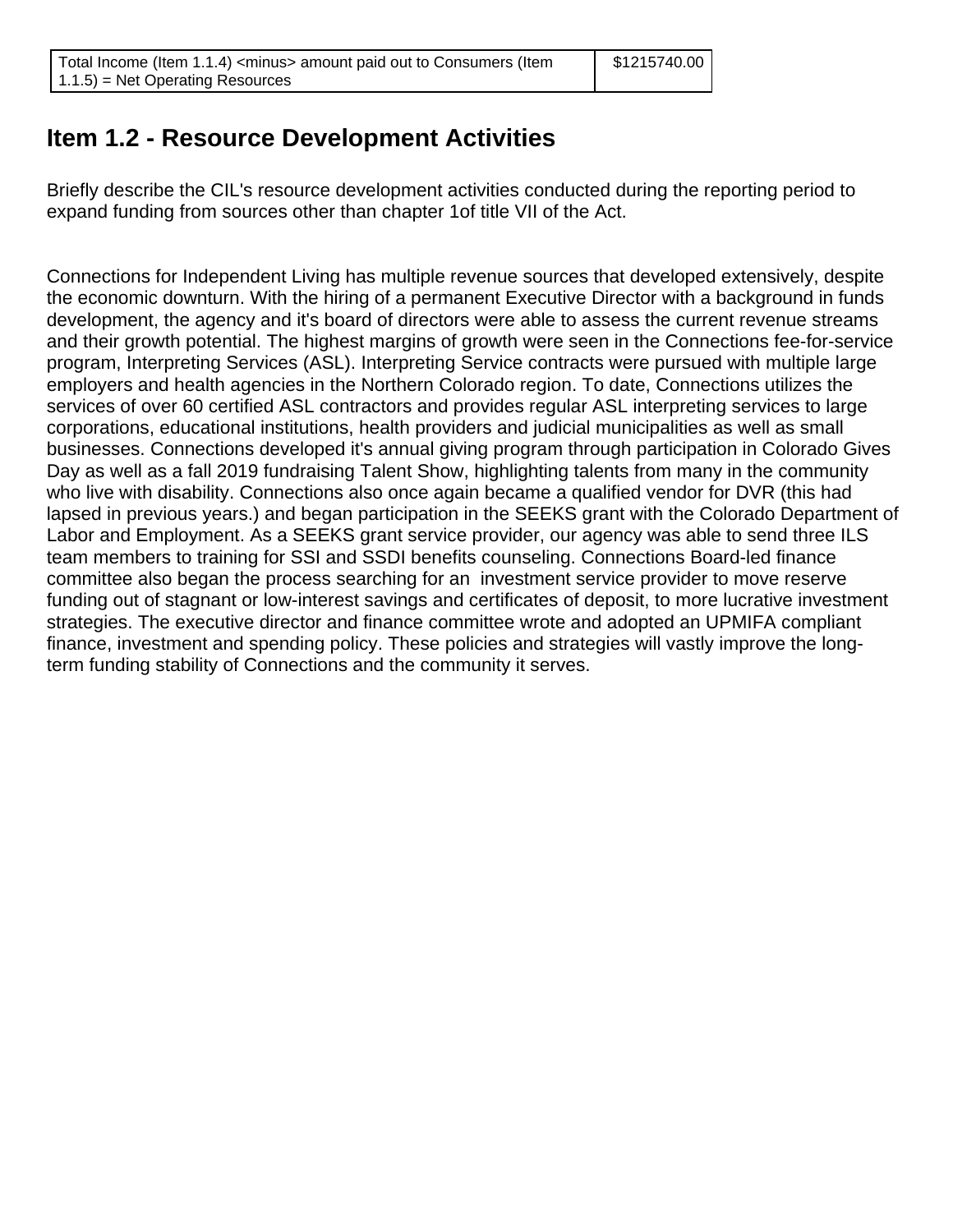## **SECTION 2 - COMPLIANCE INDICATOR 1: PHILOSOPHY**

#### **Item 2.1 - Board Member Composition**

Enter requested staff information in the table below:

| Total Number of Board Members   Number of Board Members with Significant<br><b>Disabilities</b> |
|-------------------------------------------------------------------------------------------------|
|                                                                                                 |

| Percentage of Board Members with Significant Disabilities | 67.00% |
|-----------------------------------------------------------|--------|
|                                                           |        |

#### **Item 2.2 - Staff Composition**

Enter requested staff information in the table below:

|                                  | <b>Total</b><br>Number of<br><b>FTEs</b> | <b>FTEs Filled</b><br>bv<br><b>Individuals</b><br>with<br><b>Disabilities</b> | <b>FTEs Filled by Individuals</b><br><b>From Minority Populations</b> |
|----------------------------------|------------------------------------------|-------------------------------------------------------------------------------|-----------------------------------------------------------------------|
| Decision-Making Staff            | 4                                        |                                                                               |                                                                       |
| <b>Other Staff</b>               | 12                                       | 8                                                                             | -3                                                                    |
| <b>Total Number of Employees</b> | 16                                       | 9                                                                             | 4                                                                     |

#### **Item 2.2.1 - Staff With Disabilities**

| Percentage of Staff Members with Significant Disabilities | 56.00% |
|-----------------------------------------------------------|--------|
|                                                           |        |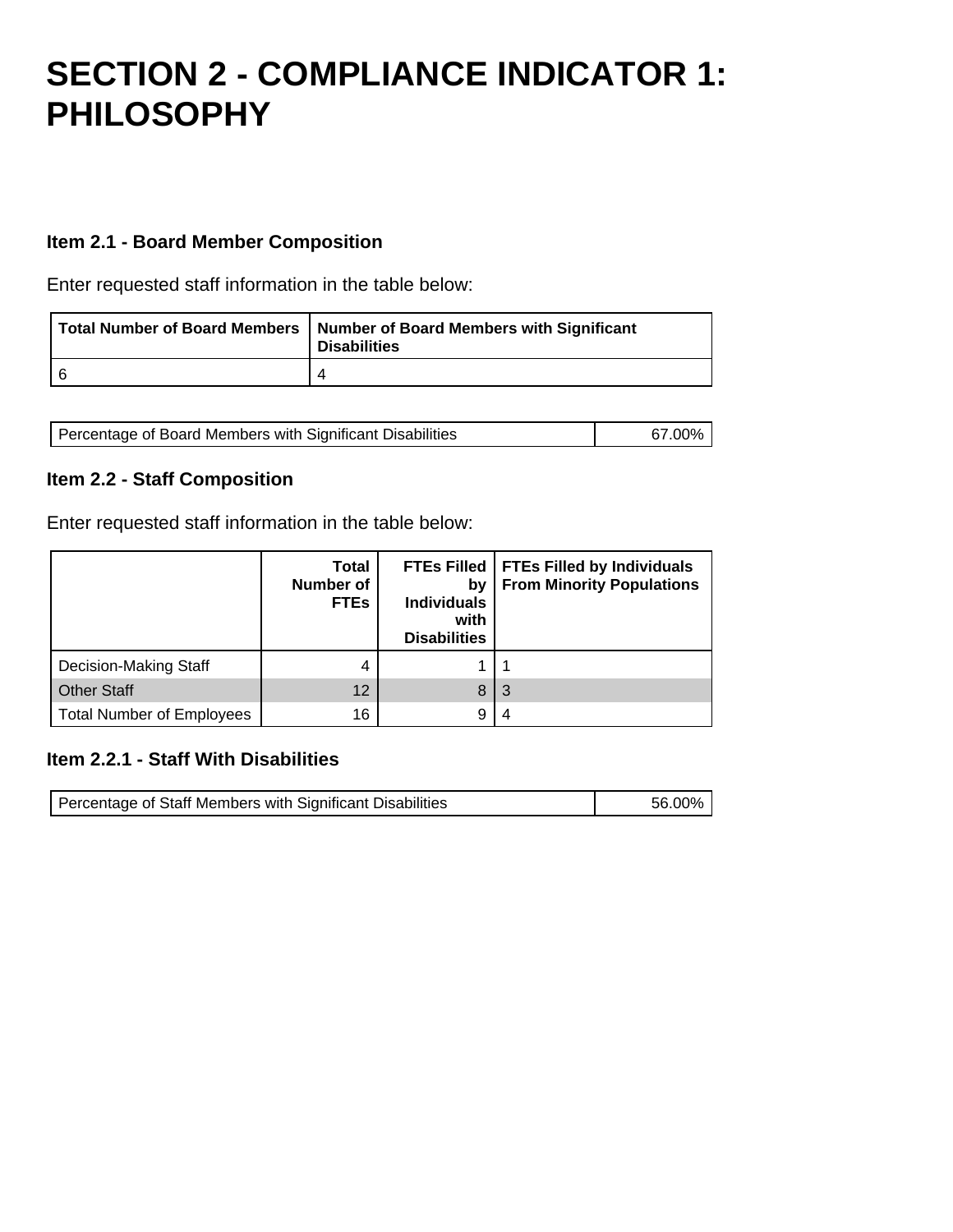# **SECTION 3 - INDIVIDUALS RECEIVING SERVICES**

Section 704(m)(4)(D) of the Act; Section 725(b)(2) of the Act; Section 725(c)(8)(B) of the Act

### **Item 3.1 - Number of Consumers Served During the Reporting Period**

Include Consumer Service Records (CSRs) for all consumers served during the period

|                                                                                         | # of CSRs |
|-----------------------------------------------------------------------------------------|-----------|
| (1) Enter the number of active CSRs carried over from the preceding<br>reporting period | 469       |
| (2) Enter the number of CSRs started since the start of the reporting period            |           |
| (3) Add lines (1) and (2) to get the <b>total number of consumers served</b>            | 556       |

## **Item 3.2 - IL Plans and Waivers**

Indicate the number of consumers in each category below.

|                                                                  | # of<br><b>Consumers</b> |
|------------------------------------------------------------------|--------------------------|
| (1) Number of consumers who signed a waiver                      | 69                       |
| (2) Number of consumers with whom an ILP was developed           | 487                      |
| (3) Total number of consumers served during the reporting period | 556                      |

### **Item 3.3 - Number of CSRs Closed by September 30 of the Reporting Period**

Include the number of consumer records closed out of the active CSR files during the reporting period because the individual has:

|                                                                     | # of CSRs |
|---------------------------------------------------------------------|-----------|
| (1) Moved                                                           | 27        |
| (2) Withdrawn                                                       | 8         |
| $(3)$ Died                                                          | 6         |
| (4) Completed all goals set                                         | 5         |
| (5) Other                                                           | 54        |
| (6) Add lines $(1)+(2)+(3)+(4)+(5)$ to get <b>total CSRs closed</b> | 100       |

### **Item 3.4 - Age**

Indicate the number of consumers in each category below.

|                       | # of<br><b>Consumers</b> |
|-----------------------|--------------------------|
| (1) Under 5 years old |                          |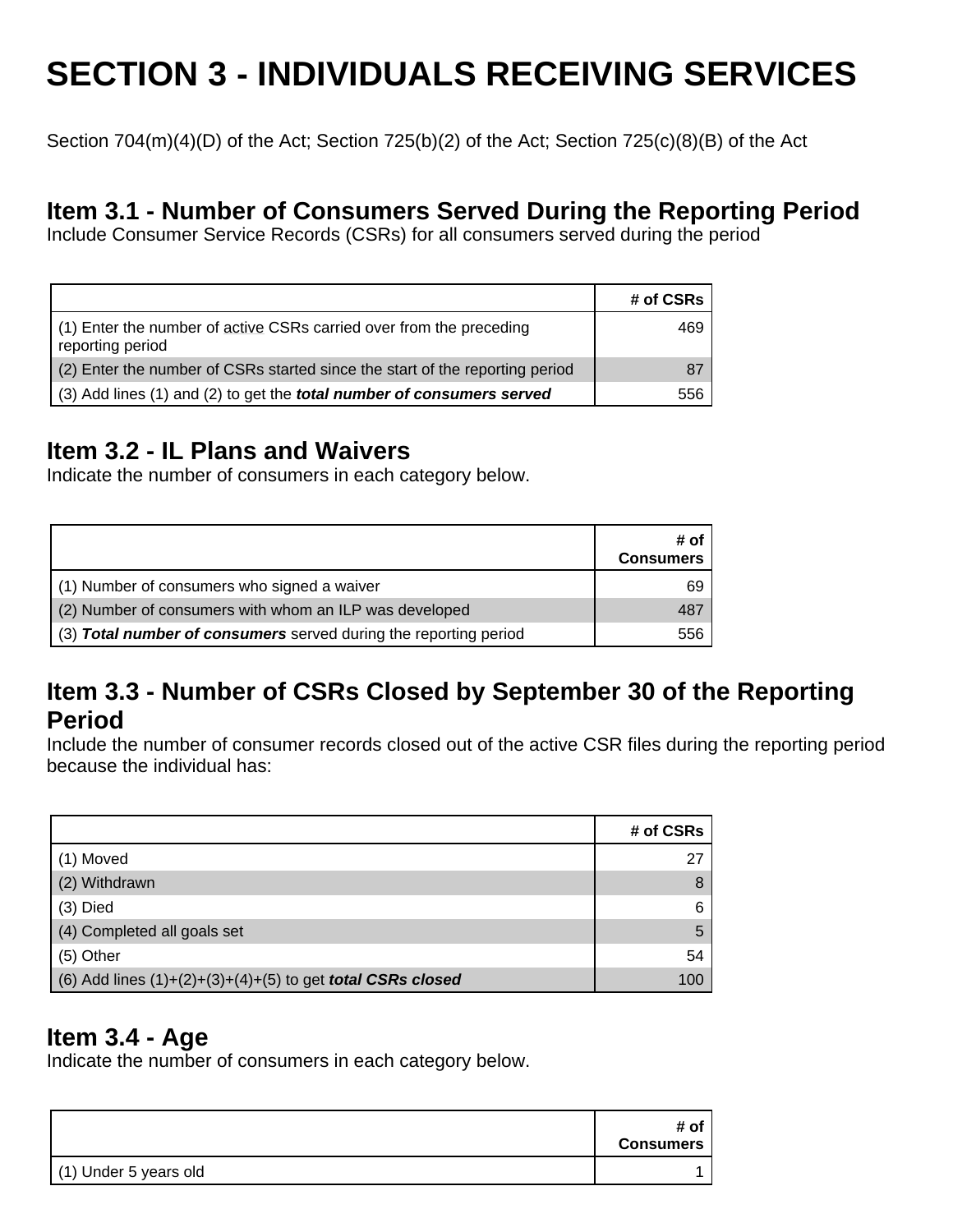|                                  | # of<br><b>Consumers</b> |
|----------------------------------|--------------------------|
| (2) Ages 5 - 19                  | 12                       |
| (3) Ages 20 - 24                 | 16                       |
| (4) Ages 25 - 59                 | 382                      |
| (5) Age 60 and Older             | 143                      |
| (6) Age unavailable              | $\overline{2}$           |
| Total number of consumers by age | 556                      |

## **Item 3.5 - Sex**

Indicate the number of consumers in each category below.

|                                  | # of<br><b>Consumers</b> |
|----------------------------------|--------------------------|
| (1) Number of Females served     | 313                      |
| (2) Number of Males served       | 243                      |
| Total number of consumers by sex | 556                      |

## **Item 3.6 - Race And Ethnicity**

Indicate the number of consumers served in each category below. **Each consumer may be counted** under ONLY ONE of the following categories in the PPR/704 Report, even if the consumer **reported more than one race and/or Hispanic/Latino ethnicity).**

|                                                          | # of<br><b>Consumers</b> |
|----------------------------------------------------------|--------------------------|
| (1) American Indian or Alaska Native                     | 18                       |
| (2) Asian                                                |                          |
| (3) Black or African American                            | 13                       |
| (4) Native Hawaiian or Other Pacific Islander            |                          |
| (5) White                                                | 213                      |
| (6) Hispanic/Latino of any race or Hispanic/ Latino only | 119                      |
| (7) Two or more races                                    | 3                        |
| (8) Race and ethnicity unknown                           | 190                      |
| Total number of consumers served by race/ethnicity       | 556                      |

## **Item 3.7 - Disability**

Indicate the number of consumers in each category below.

|                      | # of<br><b>Consumers</b> |
|----------------------|--------------------------|
| (1) Cognitive        | 109                      |
| (2) Mental/Emotional | 95                       |
| (3) Physical         | 257                      |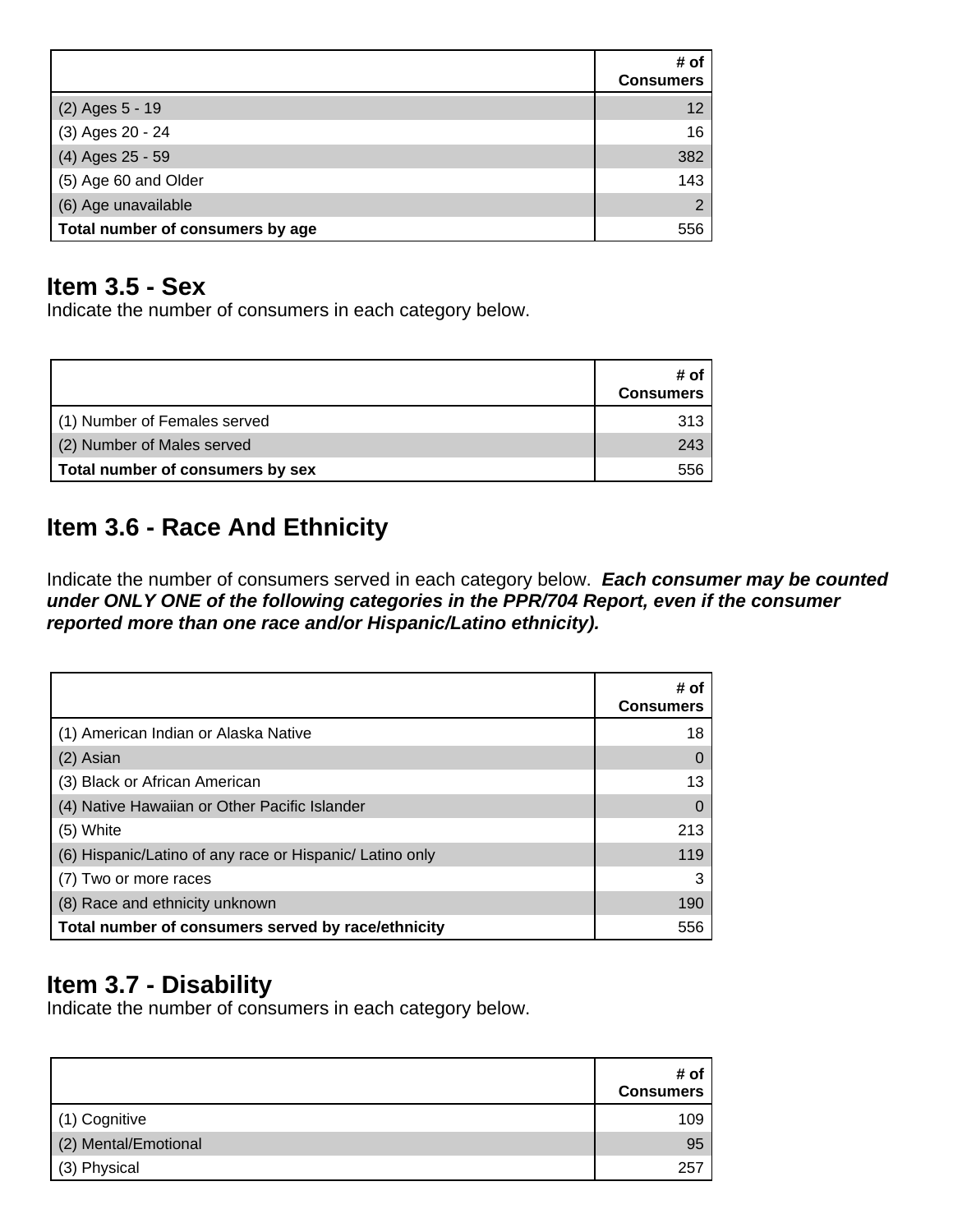|                                                | # of<br><b>Consumers</b> |
|------------------------------------------------|--------------------------|
| (4) Hearing                                    | 18                       |
| (5) Vision                                     | 26                       |
| (6) Multiple Disabilities                      | 5                        |
| (7) Other                                      | 46                       |
| Total number of consumers served by disability | 556                      |

## **Item 3.8 - Individuals Served by County During the Reporting Period**

List each county within the CIL's service area, as indicated in the CIL's application for Part C funds and the approved SPIL. Add additional rows as necessary. For each county, indicate how many individuals residing in that county were served by the CIL during the reporting period.

| <b>County Name</b>                         | Number of<br>County<br><b>Residents</b><br><b>Served</b> |
|--------------------------------------------|----------------------------------------------------------|
| Logan, CO                                  | 5                                                        |
| Morgan, CO                                 | 26                                                       |
| Washington, CO                             | 2                                                        |
| Weld, CO                                   | 522                                                      |
| Yuma, CO                                   | 1                                                        |
| Total number of consumers served by county | 556                                                      |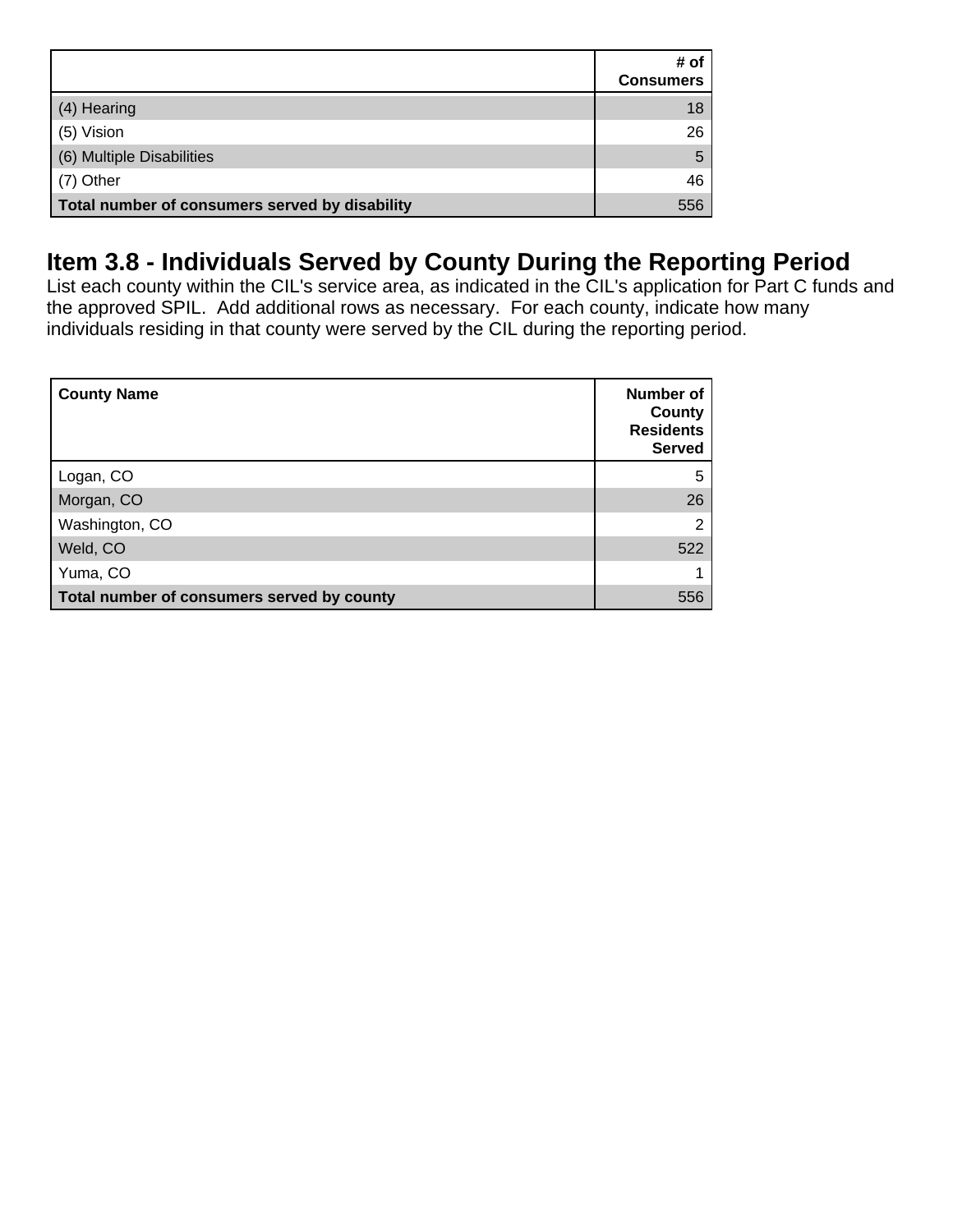## **SECTION 4 - INDIVIDUAL SERVICES AND ACHIEVEMENTS**

## **Item 4.1 - Individual Services**

For the reporting period, indicate in the table below how many consumers requested and received each of the following IL services.

| <b>Services</b>                                  | <b>Consumers</b><br><b>Requesting</b><br><b>Services</b> | <b>Consumers</b><br><b>Receiving</b><br><b>Services</b> |
|--------------------------------------------------|----------------------------------------------------------|---------------------------------------------------------|
| Advocacy/Legal Services                          | 68                                                       | 68                                                      |
| Assistive Technology                             | 12                                                       | 12                                                      |
| <b>Children's Services</b>                       | 1                                                        | 1                                                       |
| <b>Communication Services</b>                    | 8                                                        | 8                                                       |
| Counseling and related services                  | 10                                                       | 10                                                      |
| <b>Family Services</b>                           | 5                                                        | 5                                                       |
| Housing, Home Modification, and Shelter Services | 283                                                      | 283                                                     |
| IL Skills Training and Life Skills Training      | 556                                                      | 556                                                     |
| <b>Information and Referral Services</b>         | 1312                                                     | 1312                                                    |
| <b>Mental Restoration Services</b>               | 1                                                        | 1                                                       |
| Mobility training                                | 23                                                       | 23                                                      |
| <b>Peer Counseling Services</b>                  | 155                                                      | 155                                                     |
| <b>Personal Assistance Services</b>              | 1                                                        | 1                                                       |
| <b>Physical Restoration Services</b>             | $\Omega$                                                 | $\Omega$                                                |
| <b>Preventive Services</b>                       | 34                                                       | 34                                                      |
| Prostheses, Orthotics, and other appliances      | $\Omega$                                                 | $\Omega$                                                |
| <b>Recreational Services</b>                     | 26                                                       | 26                                                      |
| <b>Rehabilitation Technology Services</b>        | 1                                                        | 1                                                       |
| <b>Therapeutic Treatment</b>                     | $\overline{2}$                                           | $\overline{2}$                                          |
| <b>Transportation Services</b>                   | 37                                                       | 37                                                      |
| <b>Youth/Transition Services</b>                 | 2                                                        | $\overline{2}$                                          |
| <b>Vocational Services</b>                       | 40                                                       | 40                                                      |
| Other                                            | 388                                                      | 388                                                     |

#### **Item 4.2 - I&R Information**

To inform ACL how many service providers engage in I&R follow-up contacts regarding access to transportation, health care services or assistive technology, please indicate the following:

The service provider did **X** / did not \_\_\_ engage in follow-up contacts with I & R recipients to document access gained to previously unavailable transportation, health care or assistive technology.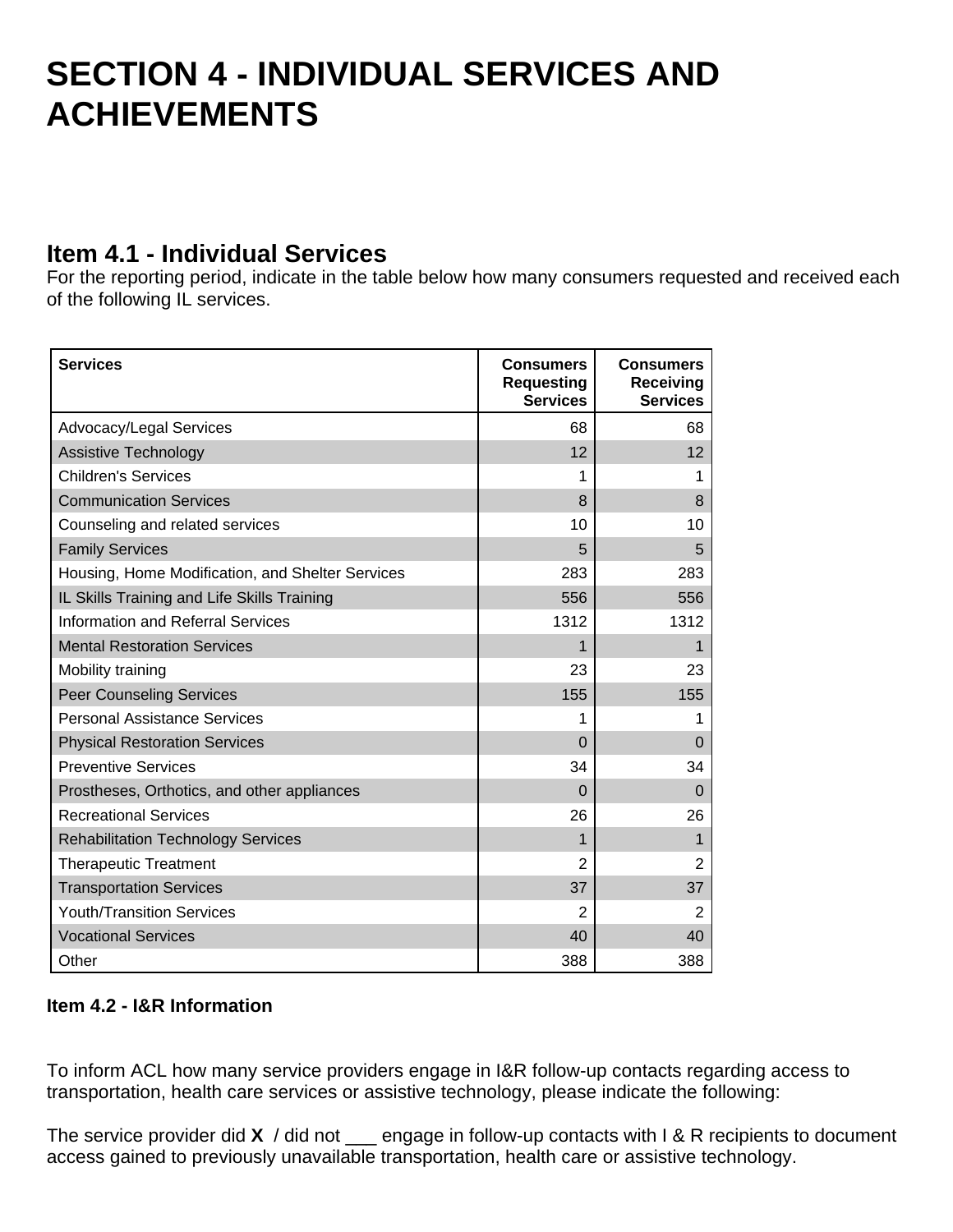Describe how information and referral services and the other IL core and other IL services are provided to those who request such services in formats accessible to the individual requesting the services. Describe any innovative practices (not mentioned elsewhere in this report) to enhance the availability and effectiveness of IL services.

One great accomplishment of 2020 (finalized in December, but project initiated in May), was the redesign of the Connections for Independent Living website, with a fully accessible and equal access driven widget. Please go to www.connectionscolorado.org and click on the blue person icon (provided by AccessiBe) on any page to access an exhaustive list of accommodations. Our team is also in the process of designing ASL videos for each page of the website. Connections social media was able to give great focus to ASL interpreted content as well as providing options for equal access consumption to a plethora of information, communications and services. Connections make continued improvements in equal access with a large portion of our focus directed on technology related communications in order to anticipate needs for continued stay-at-home orders due to the pandemic.

#### **Item 4.3 - Peer Relationships and Peer Role Models**

Briefly describe how, during the reporting period, the CIL has promoted the development of peer relationships and peer role models among individuals with significant disabilities.

Providing technology and support to our peer support group leaders was a priority in 2020. This allowed these peer leaders to provide online meeting format direction to others. One of the key elements of this process was technology support to these leaders through our newly developed Tech-Mate program. This volunteer program also has a few consumers who volunteer to guide others through technology learning and challenges. A wonderful side-effect of the pandemic was the necessity for all volunteers and consumers to be in the safety of their homes, therefore breaking down geographic barriers that once seemed to interfere with this progression.

#### **Item 4.4 - Goals Related to Increased Independence in a Significant Life Area**

Indicate the number of consumers who set goals related to the following significant life areas, the number whose goals are still in progress, and the number who achieved their goals as a result of the provision of IL services.

| <b>Significant Life Area</b>   | <b>Goals Set</b> | Goals<br><b>Achieved</b> | In Progress |
|--------------------------------|------------------|--------------------------|-------------|
| Self-Advocacy/Self-Empowerment | 116              | 15                       | 86          |
| Communication                  |                  |                          | 5           |
| Mobility/Transportation        | 44               | 10                       | 25          |
| <b>Community-Based Living</b>  | 250              | 39                       | 175         |
| Educational                    | 67               | 17                       | 44          |
| Vocational                     | 46               | 4                        | 32          |
| Self-Care                      | 123              | 45                       | 68          |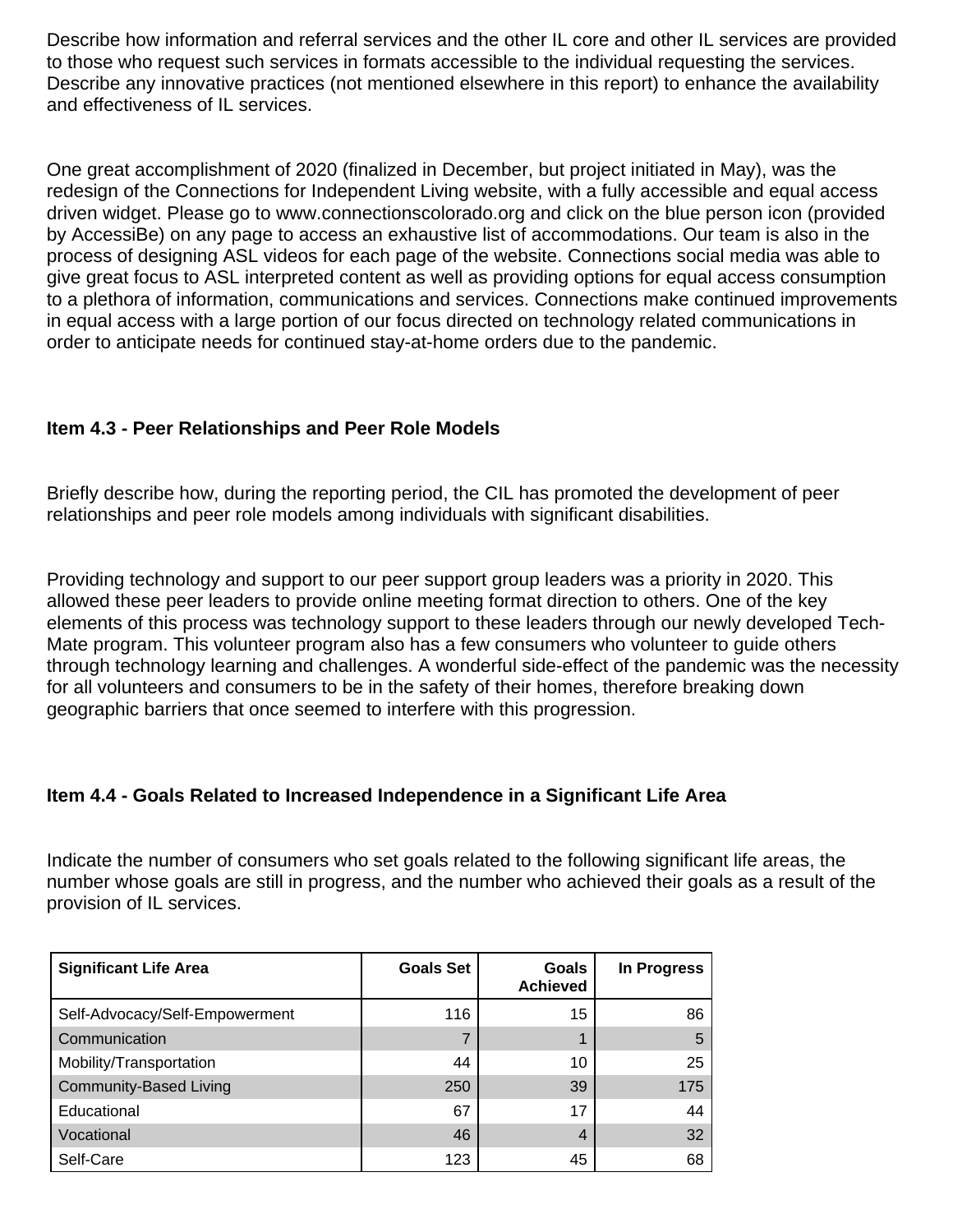| <b>Significant Life Area</b>                                               | <b>Goals Set</b> | <b>Goals</b><br><b>Achieved</b> | In Progress |
|----------------------------------------------------------------------------|------------------|---------------------------------|-------------|
| Information Access/Technology                                              | 83               | 32                              | 38          |
| Personal Resource Management                                               | 103              | 48                              | 49          |
| Relocation from a Nursing Home or<br>Institution to Community-Based Living | 9                | 5                               |             |
| Community/Social Participation                                             | 89               | 5                               | 73          |
| Other                                                                      | 25               | 4                               |             |

#### **Item 4.5 - Improved Access To Transportation, Health Care Services, and Assistive Technology**

In column one, indicate the number of consumers who required access to previously unavailable transportation, health care services, or assistive technology during the reporting period. Of the consumers listed in column one, indicate in column two, the number of consumers who, as a result of the provision of IL services (including the four core services), achieved access to previously unavailable transportation, health care services, or assistive technology during the reporting period. In column three, list the number of consumers whose access to transportation, health care services or assistive technology is still in progress at the end of the reporting period.

| <b>Areas</b>             | # of<br><b>Consumers</b><br><b>Requiring</b><br><b>Access</b> | # of<br><b>Consumers</b><br><b>Achieving</b><br><b>Access</b> | # of<br><b>Consumers</b><br>Whose<br>Access is in<br><b>Progress</b> |
|--------------------------|---------------------------------------------------------------|---------------------------------------------------------------|----------------------------------------------------------------------|
| (A) Transportation       | 3                                                             |                                                               |                                                                      |
| (B) Health Care Services |                                                               |                                                               |                                                                      |
| (C) Assistive Technology |                                                               |                                                               |                                                                      |

Note: For most IL services, a consumer's access to previously unavailable transportation, health care and assistive technology is documented through his or her CSR. In some instances, consumers may achieve an outcome solely through information and referral (I&R) services. To document these instances as successful outcomes, providers are not required to create CSRs for these consumers, but must be able to report that follow-up contacts with these consumers showed access to previously unavailable transportation, health care and assistive technology.

#### **Item 4.6 - Self-Help and Self-Advocacy**

Briefly describe how the CIL has promoted self-help and self-advocacy among individuals with significant disabilities during the reporting period.

Through our Connections CARES outreach program, we were able to continue offering individuals the ability to access self-advocacy programs, such as our Peer Support groups, which regularly moved to a Zoom format in June of 2020. Connections also continued to provide access to digital meeting spaces through our Technology check-out program, where consumers could check out a laptop and a wi-fi hotspot (lightning pack), we also began a Tech-Mate volunteer program to support people with their technical learning process. Giving our consumers the ability to attend peer support, meetings, telehealth, education sessions and even order groceries via technology has provided a very new and real level of self-advocacy required during a pandemic. We are expanding these programs and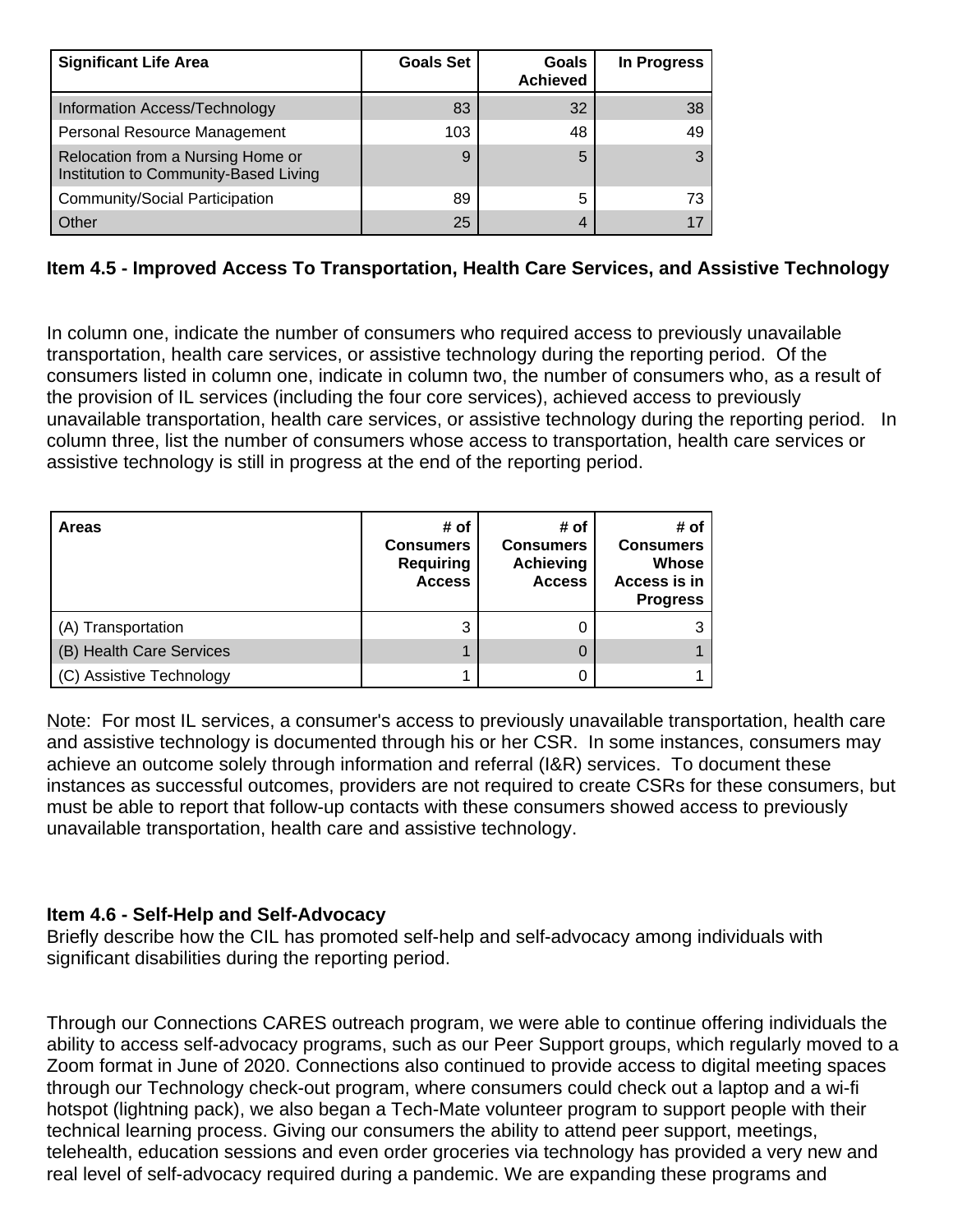continue to encourage our community members to turn to Independent Living resources to keep them in the self-help loop of improved autonomy.

#### **Item 4.7 - Additional Information Concerning Individual Services or Achievements**

Please provide any additional description or explanation concerning individual services or achievements reported in Section 4, including outstanding success stories and/or major obstacles encountered.

Obvious major obstacles in serving individuals in 2020 revolved around the remote and distant work environment required to adhere to safety guidelines during the pandemic. Connections for Independent Living (CIL) staff resorted to all means of communication, including phone, printed newsletters, and of course as much technology as we could muster. Challenges in staffing also occurred as we ramped up to serve as a data source for the municipalities we serve, giving information and direction on the wellbeing of those with disabilities in the community as regular services were cut-off. More will be reported on these efforts in our CARES Act report per the instructions of ACL. Offering a one-per week tented outreach in our main office parking lot provided people who could access transportation to our office the ability to have direct contact with an Independent Living Specialist or a Housing coordinator. All other delivery methods were via phone and online meeting spaces.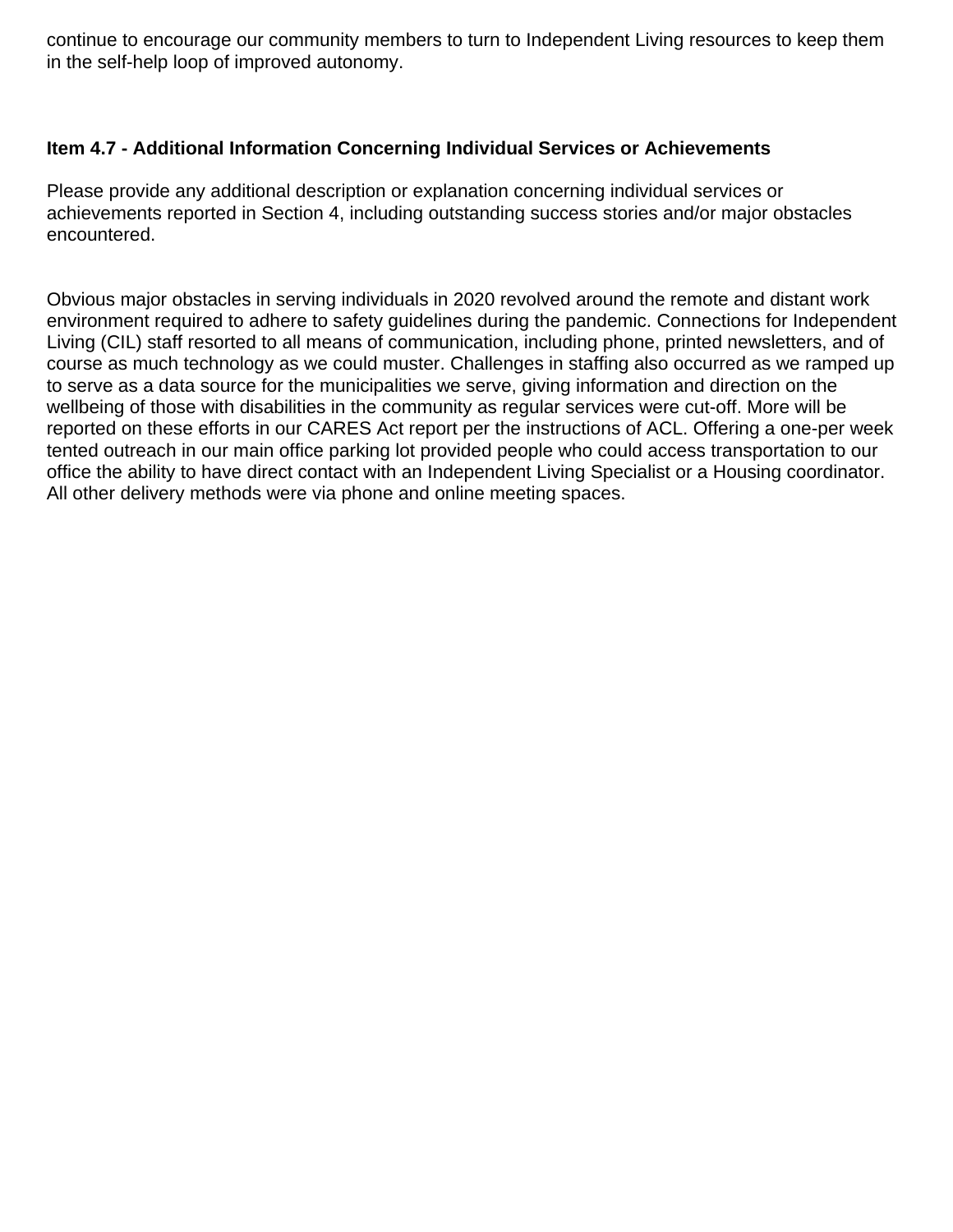# **SECTION 5 - PROVISION OF SERVICES**

## **Item 5.1 - Compliance Indicator 2: Provision of Services on a Cross-Disability Basis**

Briefly describe how, during the reporting period, the CIL has ensured that IL services are provided to eligible individuals with a diversity of significant disabilities and individuals who are members of populations that are unserved or underserved, without restrictions based on the particular type or types of significant disability and in a manner that is neither targeted nor limited to a particular type of significant disability.

Connections is able to provide services to individuals of diverse ability through partnership with other community based organizations, such as ARC Weld County, United Way and Envision (serving those with cognitive disabilities), and others. Though outreach with these other CBO's has been a collective effort in years past, we found that during the early days of the pandemic, Connections was able to adapt more quickly to a remote service model, therefore we needed to look to unorthodox ways to reach more people who were underserved. Our team began making inroads with providing increased stakeholder information to all the chamber of commerce partners and municipal leaders in our 7 county area. We found that chamber of commerce partners were able to dispense information to a larger audience. We began calling these new partners, "allies" rather than advocates. These new allies were agencies or organizations that could allow us to offer our IL services to a broader outreach. This ability allowed us to reach deeper into the community of those who were in need of service, or could inform how we delivered services.

#### **Item 5.2 - Alternative Formats**

Briefly describe how, during the reporting period, the CIL has ensured the availability in alternative formats of all of its written policies and materials and IL services, as appropriate.

Connections offers all written policies and materials and IL services in multiple formats, including languages, ASL, braille and malleable accessible digital formatting via our website through a paid service via AccessiBe. Connections is willing to readily provide any accommodation requested that we do not already provide. Connections provides nearly infallible Virtual Relay Interface for all our ASL interpretation services and in 2021 will have a fully dedicated professionally outfitted studio to provide services throughout the U.S. and Canada.

#### **Item 5.3 - Equal Access**

(A) Briefly describe how, during the reporting period, the CIL has ensured equal access of individuals with significant disabilities, including communication and physical access, to the center's services, programs, activities, resources, and facilities, whether publicly or privately funded. Equal access, for the purposes of this indicator, means that the same access is provided to any individual with a significant disability regardless of the individual's type of significant disability.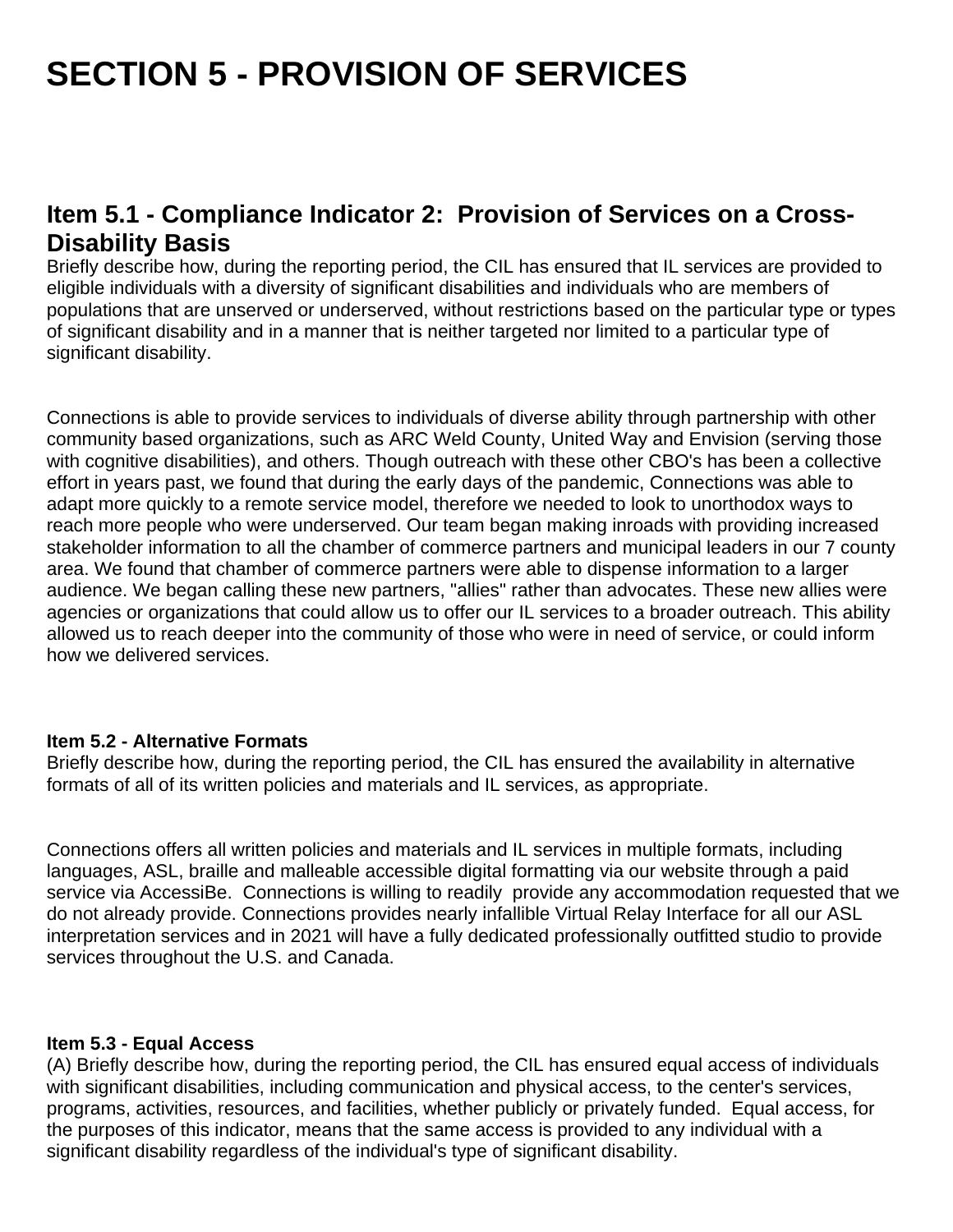One great accomplishment of 2020 (finalized in December, but project initiated in May), was the redesign of the Connections for Independent Living website, with a fully accessible and equal access driven widget. Please go to www.connectionscolorado.org and click on the blue person icon (provided by AccessiBe) on any page to access an exhaustive list of accommodations. Our team is also in the process of designing ASL videos for each page of the website. Connections social media was able to give great focus to ASL interpreted content as well as providing options for equal access consumption to a plethora of information, communications and services. Connections make continued improvements in equal access with a large portion of our focus directed on technology related communications in order to anticipate needs for continued stay-at-home orders due to the pandemic.

(B) Briefly describe how, during the reporting period, the CIL has advocated for and conducted activities that promote the equal access to all services, programs, activities, resources, and facilities in society, whether public or private, and regardless of funding source, for individuals with significant disabilities. Equal access, for the purposes of this indicator, means that the same access provided to individuals without disabilities is provided in the center's service area to individuals with significant disabilities.

During the 2020 Election Connections made all ASL interpretation free to any non-partisan group, voter information function, voter forum, and candidate forum to the entire state of Colorado in order to encourage and promote equal access. Connections leadership worked with other CBO's to advocate for voter inclusion and equal access to those with disabilities in northeastern Colorado which ensured that county officials included those with disabilities in voter access planning.

Another way that Connections ensured and advocated for equal access was through continual informational portals asking community members how we could accommodate their needs. We learned through this process that a person with a visual acuity disability was denied access to an accommodation at a large concert venue. This allowed Connections the ability to open a dialogue with the venue and advise them on best practices for accessibility and equal access to the venue for individuals with disabilities.

Connections also spent a large part of 2020 redesigning our branding, which included a focus group of peoples with a variety of disabilities in order to assist us in making good decisions that were based in a desire to give equal access to all community members. These re-branding efforts include sensitivity to visual, hearing, mobility, educational, cognitive and other disabilities in all our signage, logo usage, digital delivery, telecommunications, and remains flexible to new accommodations in the future in order to give the best access to equality, diversity and inclusion.

#### **Item 5.4 - Consumer Information**

Briefly describe how, during the reporting period, the CIL has ensured that consumers have the opportunity to develop and achieve their goals (either with or without an ILP) and that the consumer has the opportunity to express satisfaction with the center and such consumer satisfaction results are evaluated by the center.

In other times, ones where we could see people face-to-face, we would schedule regular appointments to accommodate goal markers for each consumer. With those abilities removed during the pandemic, our Connections team made immediate pivots to ensure that consumers were kept on track. In the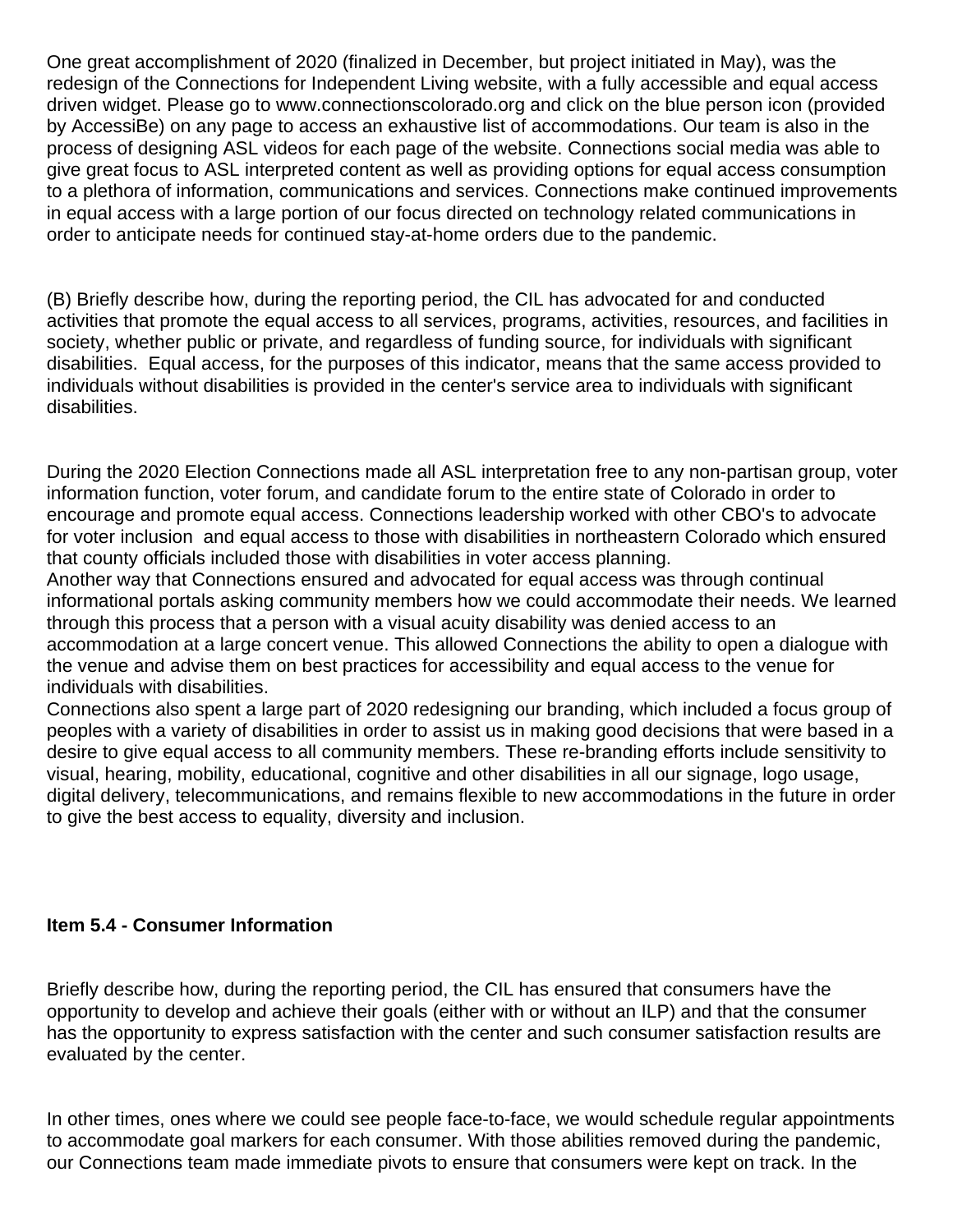early months, our agency made most of this outreach available via phone, but as we became assured in how we would set up remote services, we gave options of Zoom and other video services to meet virtually with consumers. Providing consumers with technology when they did not have those resources was done through the Technology check-out borrowing program as well utilizing local library technology lending services as well as our Computer voucher program to get technology permanently established with consumers.

#### **Item 5.5 - Consumer Service Record Requirements**

Briefly describe how, during the reporting period, the CIL ensured that each consumer's CSR contains all of the required information.

In late 2020 Connections for Independent Living revised the software used to compile and retain our Consumer Service Records with the latest version of MiCIL software. Using an older version of the MiCIL software kept records orderly, but data queries remained challenging. Connections uses a continuous method of analyzing data to better serve our consumers and found that the upgraded version of MiCIL allowed for easier access to aggregated consumer data in order to best inform areas of need and growth opportunity. ILS members utilize MiCIL software for all consumer records keeping. We have integrated DocuSign with MiCIL to obtain signatures or waivers from consumers as well. With the work from home conditions continuing for the foreseeable future, we are grateful to this cloud based application in order to securely and confidentially store and access Consumer Service Records.

## **Item 5.6 - Community Activities**

**Community Activities Table**

In the table below, summarize the community activities involving the CIL's staff and board members during the reporting period. For each activity, identify the primary disability issue(s) addressed as well as the type of activity conducted. Describe the primary objective(s) and outcome(s) for each activity. Add more rows as necessary.

| <b>Issue Area</b>                    | <b>Activity Type</b>                                            | <b>Hours</b><br><b>Spent</b> | Objective(s)                                                                                                            | Outcomes(s)                                                                                                                                  |
|--------------------------------------|-----------------------------------------------------------------|------------------------------|-------------------------------------------------------------------------------------------------------------------------|----------------------------------------------------------------------------------------------------------------------------------------------|
| Community<br>Outreach/State Advocacy | Hosted State<br>Independent Living<br>Council quarterly meeting | 12                           | To bring the SILC board<br>to northeastern Colorado<br>to provide in-person<br>platform for advocacy for<br>IL services | 18 community members<br>attended with many<br>utilizing the public<br>comment section of the<br>board meeting to discuss<br>local challenges |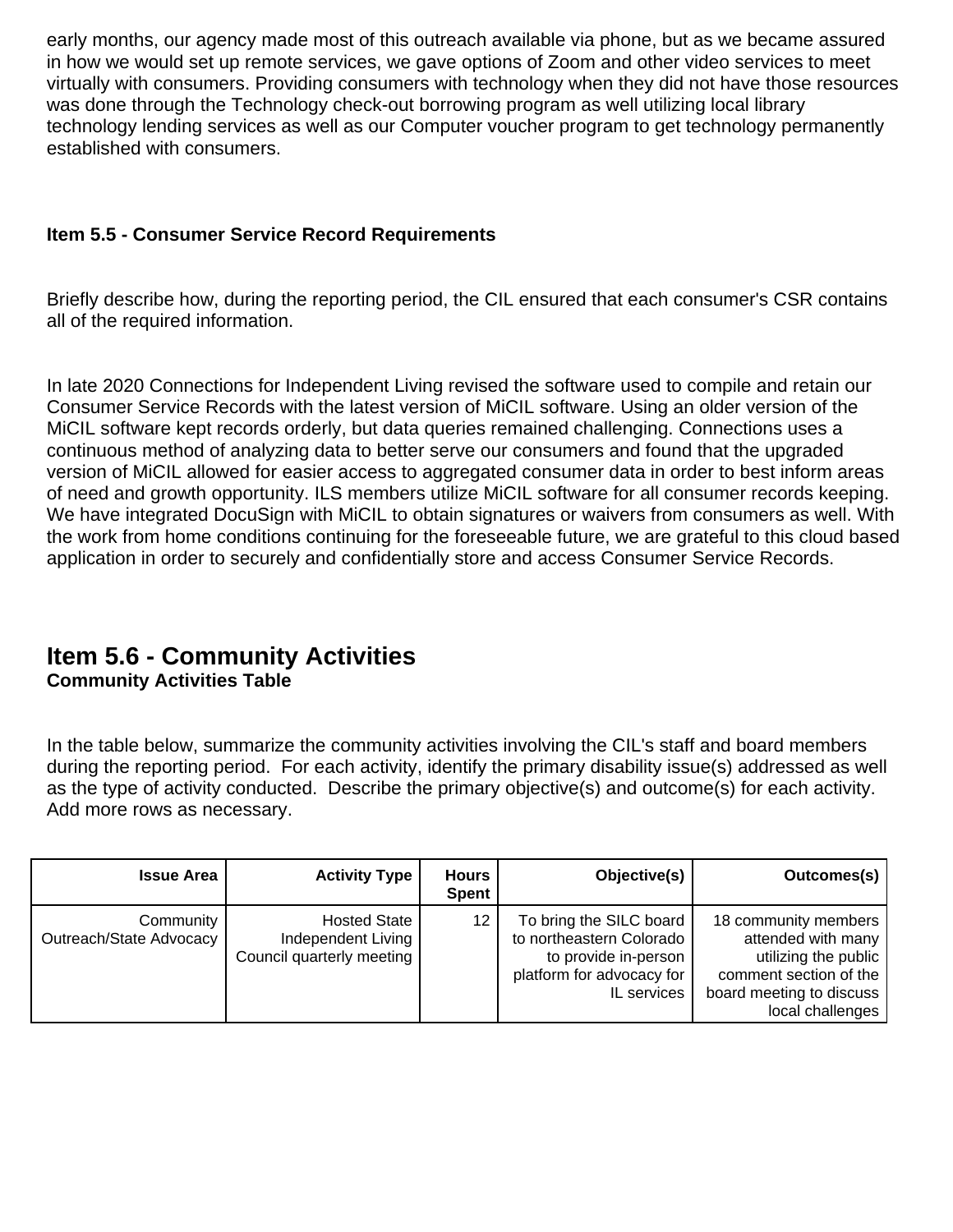| Outcomes(s)                                                                                                                                                                                                             | Objective(s)                                                                                                                                                                                                                                                                          | <b>Hours</b><br><b>Spent</b> | <b>Activity Type</b>                        | <b>Issue Area</b>                                                             |
|-------------------------------------------------------------------------------------------------------------------------------------------------------------------------------------------------------------------------|---------------------------------------------------------------------------------------------------------------------------------------------------------------------------------------------------------------------------------------------------------------------------------------|------------------------------|---------------------------------------------|-------------------------------------------------------------------------------|
| Over 50 community<br>members were served in<br>this capacity, giving them<br>resources such as the<br>Computer Voucher and<br>technology check-out<br>programs to assist with<br>connectivity to virtual IL<br>services | Provide in-person<br>outreach services for<br>unhoused community<br>member sand those with<br>limited phone or<br>technology resources to<br>provide information on<br>emergency Section 8<br>housing vouchers, food<br>assistance, and PPE                                           | 60                           | Parking lot outreach<br>services            | <b>Connections CARES</b><br>Outreach issue of limited<br>service availability |
| Connected more than 30<br>people with technology<br>while waiting for more<br>permanent solutions to<br>tech-desert issues and<br>isolation. Created a new<br>volunteer opportunity for<br>the organization             | Provided disabled<br>members of the<br>community with Chrome<br>book laptops and<br>lightning pack wi-fi via<br>Verizon to use in their<br>homes. Each check-out<br>period lasting 30 days.<br>Provided tech support to<br>all through a Tech-mate<br>volunteer program<br>navigator. | 250                          | Created the Technology<br>Check out program | Lack of technology<br>services due to pademic                                 |

#### **Item 5.7 - Description of Community Activities**

For the community activities mentioned above, provide additional details such as the role of the CIL staff board members and/or consumers, names of any partner organizations and further descriptions of the specific activities, services and benefits.

During these community activities Connections led the way in outreach and contact-less delivery of services and programs to our consumers. Each community activity was conducted with utmost safety protocol to reduce risk of virus exposure to staff and consumers. Connections worked with a local computer vendor, Greeley Computer Services to obtain technology for consumers. Connections also coordinated outreach efforts with the municipalities, chambers of commerce, Weld Food Bank, 65+Rides senior services, Weld Community Foundation, United Way of Weld County, Colorado Community of the Deaf and Blind, Weld Department of Human Services and the Greeley Downtown Development Authority.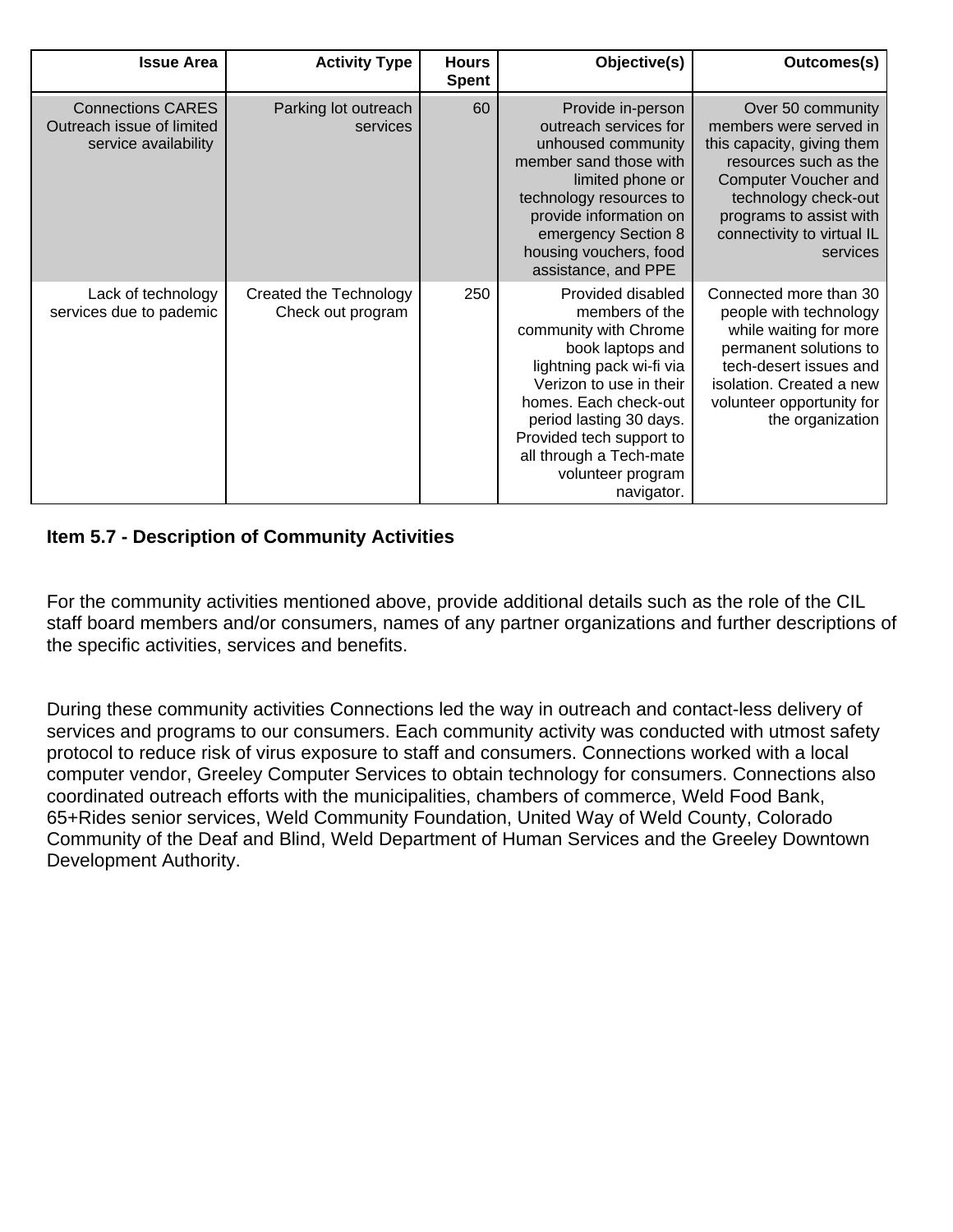## **SECTION 6 - ANNUAL PROGRAM AND FINANCIAL PLANNING OBJECTIVES**

## **6.1 - Work Plan for the Reporting Period**

#### **Item 6.1.1 - Achievements**

Discuss the work plan's proposed goals and objectives and the progress made in achieving them during the reporting period.

With the departure of both the Executive Director and Finance Director in August of 2019, it was imperative that Connections search and retain an Executive Director who could responsibly repair dysfunctional financial records, strengthen community relationships, bring together a deeply fractured staff and recruit, retain and train a board of directors. In April 2020, Rochelle Miller was hired, in May, the Board of Directors began the strategic planning process. Internal controls were implemented and a strong training and communications plan began. In June of 2020, an interim Communication Director was hired and the position was filled permanently in August. Each goal was achieved in record time due to the dedication of staff and board in unison. We give immense credit to the office of DVR at Colorado Department of Labor and Employment and specifically, to Mr. Peter Pike and staff. Their support with our financial team, IL team and Executive Director was critical to "righting this ship".

**ACL Feedback:** This is not a work plan. I will not be requiring you to develop a work plan for this PPR but will for the next PPR. I suggest you contact ILRU for assistance. They do provide a sample work plan on their webpage -

https://www.ilru.org/sites/default/files/resources/cil\_mgmt\_and\_operations/MTSTCIL\_FY2014\_Work\_Pl\_ an.pdf . Contact ILRU if you have questions regarding the development of your work plan and please provide a work plan in future PPRs.

#### **Item 6.1.2 - Challenges**

Describe any substantial challenges or problems encountered by the CIL, and the resolutions/attempted resolutions.

Moving staff to a complete remote and non-collocated situation proved difficult for the majority of staff. Despite the much needed and utilized resources for technology and support, our staff simply have felt isolated and separated. We work to combat this weekly with any way we can reach out to each other. Weekly one-on-one Zoom meetings are a priority, now more than ever, we hold a weekly "All Hands" zoom meeting and each department/team hold weekly meetings. Our team also established a loose "coffee chat" meeting weekly to keep up with each other on a more personal level. Leadership looks for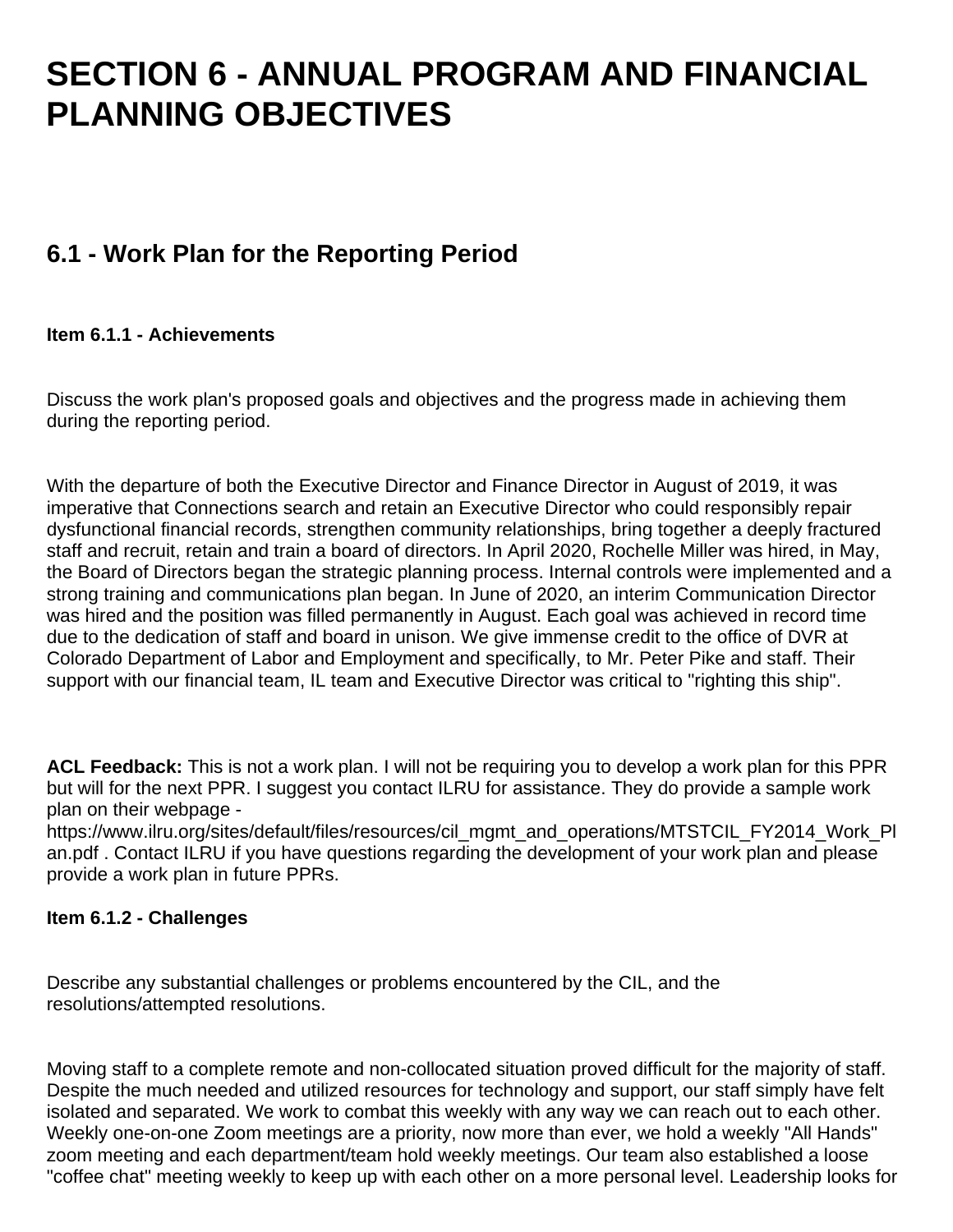continuous ways to make personal contact, through phone calls, texts, greeting cards via regular post, and we've even had special occasions marked with local cookie deliveries (contactless) and meal deliveries. These small tokens of appreciation and connection have supported a team who has worked harder in the past 18 months than ever before.

#### **Item 6.1.3 - Comparison with Prior Reporting Period**

As appropriate, compare the CIL's activities in the reporting period with its activities in prior periods, e.g., recent trends.

Although nearly all aspects of Connection's and our CIL activities have gone through some sort of improvement, increase or adjustment in the past year, one thing remains static, the devotion to mission. The mission to serve those with disabilities to the best of our ability has not waivered, it has only increased knowing the pandemic effects on those with disabilities is disproportionate to the remaining population. We know our services are required now more than ever and have strived to use this past year to strengthen all areas in order to support, what we assure, will be an increased need for service in the months and years to come.

## **6.2 - Work Plan for the Period Following the Reporting Period**

#### **Item 6.2.1 - Annual Work Plan**

List the CIL's annual work plan goals, objectives and action steps planned for the period following the reporting period.

1. Expand and Strengthen the Board of Directors 13% 

2. Strengthen CIL financial position through sound financial and business operations/procedures to ensure retention of solid funding sources 35% 

- 3. Retain and strengthen our staff through continuous training and succession planning 15%
- 4. Develop and implement long-term strategic plan to establish clear priorities and direction 10%
- 5. Develop and implement a capital improvement plan for the facility. 10%
- 6. Respond to COVID-19 by providing our staff and consumers the support they need 7%

7. Enhance our fundraising capacity through the establishment and implementation of a Development Plan that outlines specific fundraising strategies and related goals for each strategy 10%

#### **Item 6.2.2 - SPIL Consistency**

Explain how these work plan goals, objectives and action steps are consistent with the approved SPIL.

The SPIL for the state of Colorado had a gap in their planning periods between 2019 and 2021, therefore we are following the 2021 planning goals per your request to update this section. The Colorado SPIL goals align with Connections work plan goals and objectives are consistent with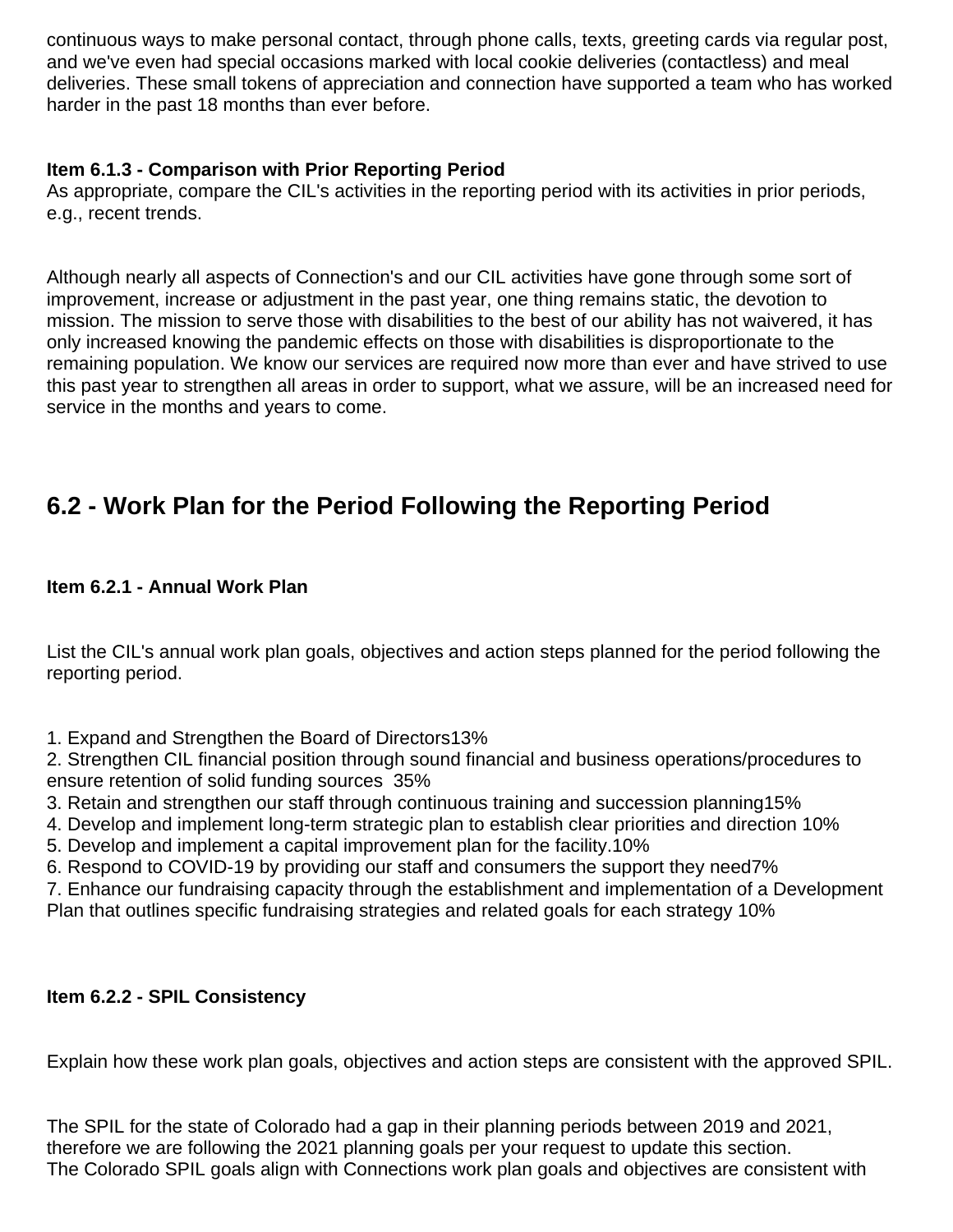Connections for Independent Living's goals in the following ways:

Goal 1 of the SPIL is to: Develop and strong and effective IL network within the state. Connections has supported this goal with it's top 4 goals of; expanding and strengthening its board of directors, strengthening its financial position and systems, retaining and strengthening staff and developing a long-term strategic plan. These items support each other by creating a strong CIL. Within that goal, work products, such as rejoining the Association of Colorado CIL's, actively participating in weekly discussion meetings with all 9 state CIL centers, supporting other CIL's through staff training sharing and open source of policies and procedures has contributed to a solid interagency network that supports the SPIL goal of a developing a strong IL network.

Goal 2 of the SPIL is to: Increase influence in state and national advocacy systems. Connections has supported this goal by rejoining the Association of Colorado CIL's (ACCIL), with the support of Connections Executive Director serving as the vice-chair. ACCIL actively engages with the state legislature on behalf of and as members of the community with disabilities on all matters, but specifically those with the most impact on the disability community members. Connections also became a specific provider of aggregated data during the early stages of the pandemic. Outreach with over 3,000 phone calls to disabled community members kept municipal and state leaders abreast of access to food, medical care, and all other services in rural communities. Connections was able to leverage the gathering of this data into advocacy for services to be provided and focused towards those in our community with disabilities. We carried this message into early advocacy for inclusion for vaccine access to those with disabilities, when the vaccine was not widely available. Goal 3 of the SPIL is to: Increase outreach, education and employment to those with disabilities. Connections has done this primarily in direct alignment with Goal 6 in its strategic plan, which was to respond accordingly to COVID-19 by providing out staff and consumers the support they need. Connections began several programs to the community during the pandemic, including tent outreach, called "Connections Cares" events, meeting people outdoors and wherever there was a high volume of requests for service. Connections began the Technology Lending program to all consumers to provide them with a 30-day borrowed tech device (Laptop, tablet, lightning high speed internet device) of their choice. Consumers can borrow each item for up to 30 days with 3 consecutive check out periods allowed per year. Connections began an Technology Voucher donation program that partnered with a local computer store to provide vouchers for a comprehensive laptop computer package. Sixty-three consumers participated in the program and received laptop computers and subsequent support. That support came in the way of TechMate Support, Connect with Friends classes, Technology Literacy classes, and peer support groups that met in digital meeting rooms. Connections also supported this SPIL goal by actively participating in the Colorado Department of Labor (DVR) SEEKS grant, the Securing Employment and Economic Keys to Stability, has allowed 4 Connections Independent Living Specialists to become certified employment specialists and benefits counselors. The training has improved services for those seeking employment or benefits counseling with employment support. Connections was also able to participate in outreach events for all services due to the pandemic in new and enhanced ways. The revamped and very accessible Connections website focuses on providing remote services to our entire catchment area. Connections staff also increased in the most rural areas of our catchment areas to have a more grassroots approach to outreach and education services. Connections staff has also increased access to intake forms, housing forms, and many other types of "paperwork" that used to be only available by entering the CIL's physical offices. This remote access has increased services to those unable or unwilling to travel over our 13,000 square mile catchment area. Consumers can access this information online and we have seen a huge uptick in online access through our monitoring of digital information tracking and its data. This has allowed Connections to make specific improvements based on digital user needs. Connections staff also regularly survey consumers via more traditional information sources, such as phone, postal mail and in-person follow up. All these methods inform outreach, education and service resources to our consumers.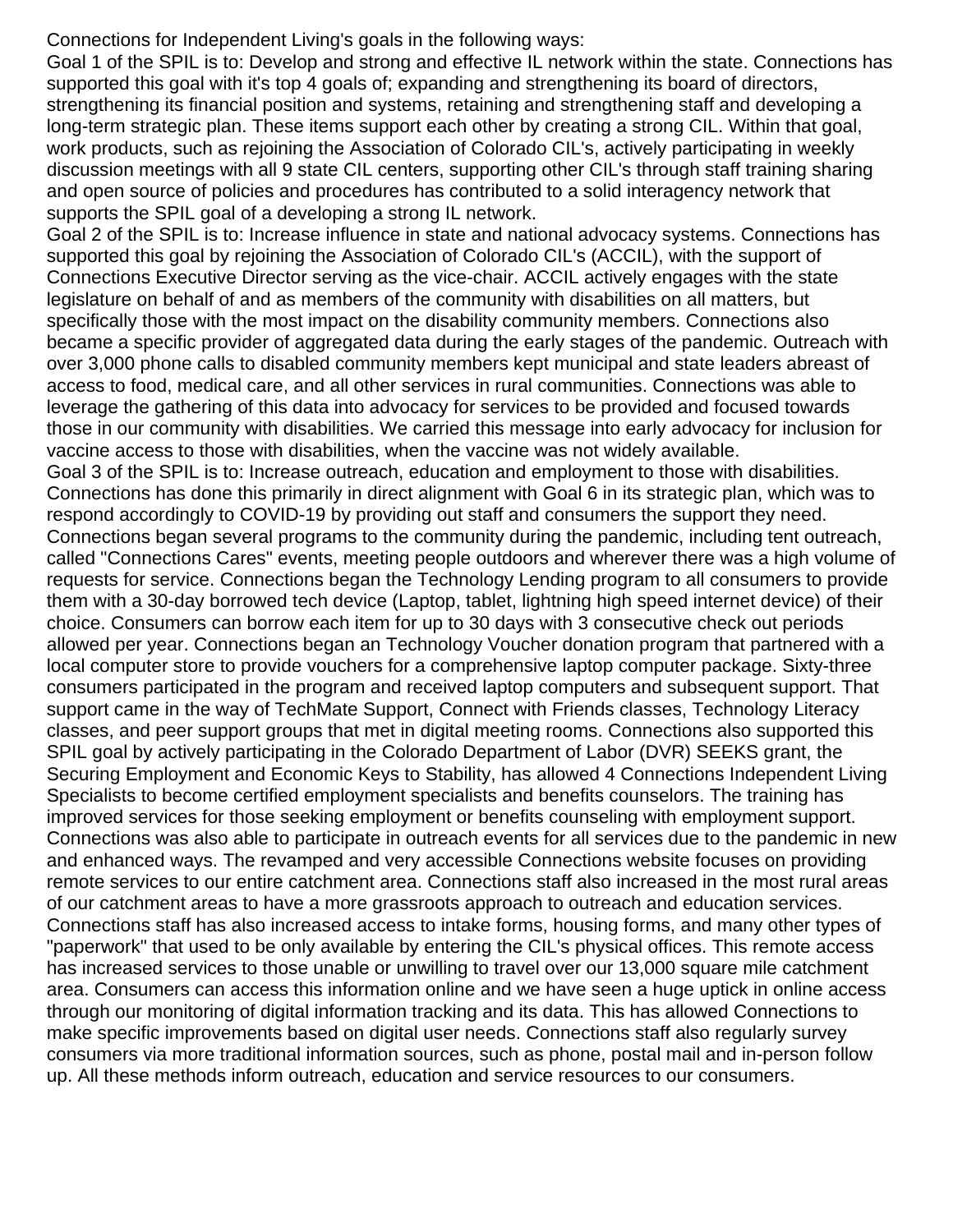**ACL Feedback:** Please specify what SPIL goals align with your CIL goals. Example: Goal 1 of the SPIL is \_\_\_\_\_\_\_\_ which aligns which Goal 3 of our CIL, \_\_\_\_\_\_\_\_\_\_\_\_\_\_\_\_\_\_. Please make this change within ACL Reporting and resubmit. Let me know when you have resubmitted so I can review it again and move toward approving. Thanks.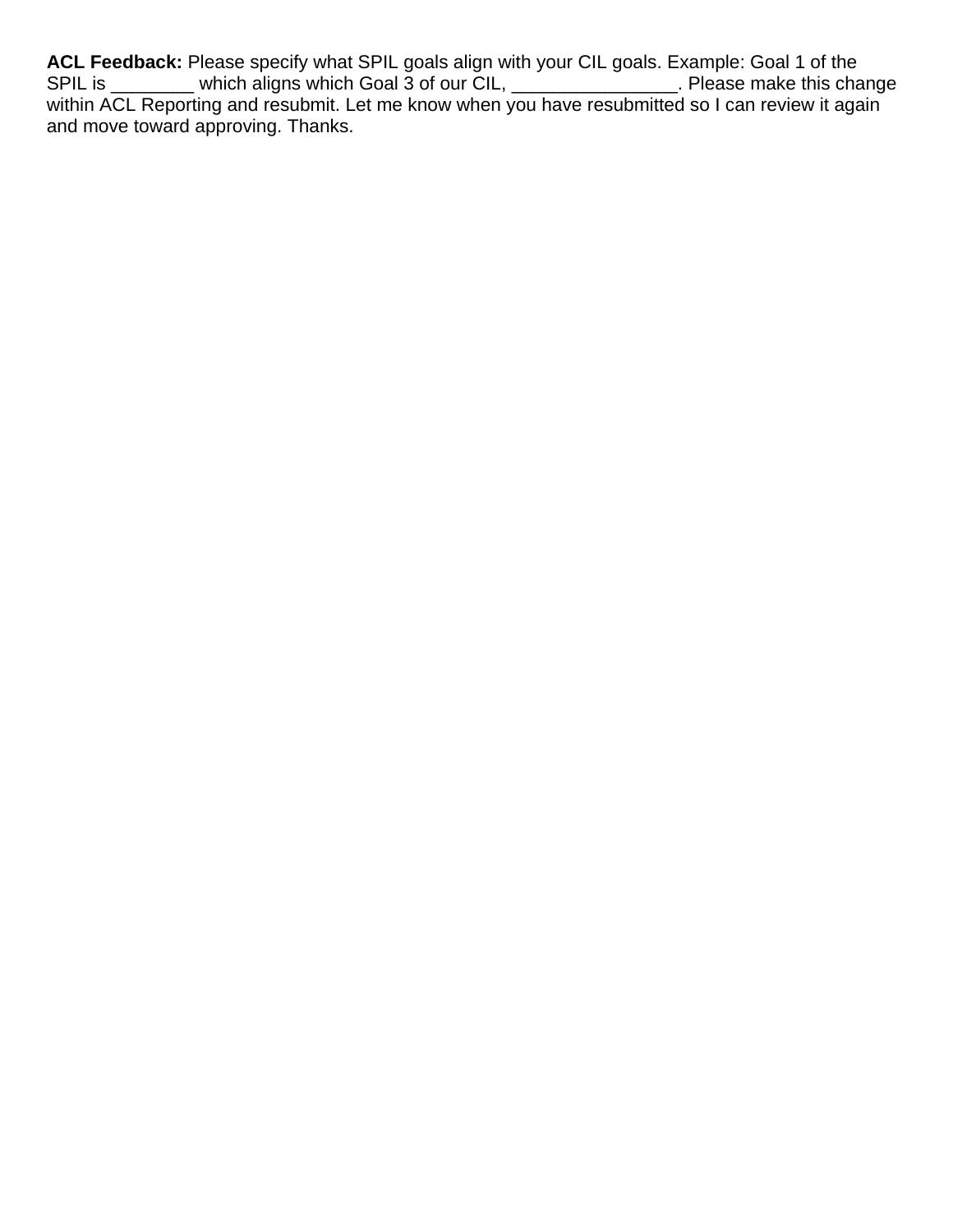# **SECTION 7 - ADDITIONAL INFORMATION**

#### **Item 7.1 - Other Accomplishments, Activities and Challenges**

Describe any additional significant accomplishments, activities and/or challenges not included elsewhere in the report, e.g., brief summaries of innovative practices, improved service delivery to consumers, etc.

It is our belief, that all that Connections and our fellow Colorado CIL's did to survive the pandemic while continuing to serve our consumers was innovative and resulted in a new push for technology literacy that will challenge us continually in the year to come.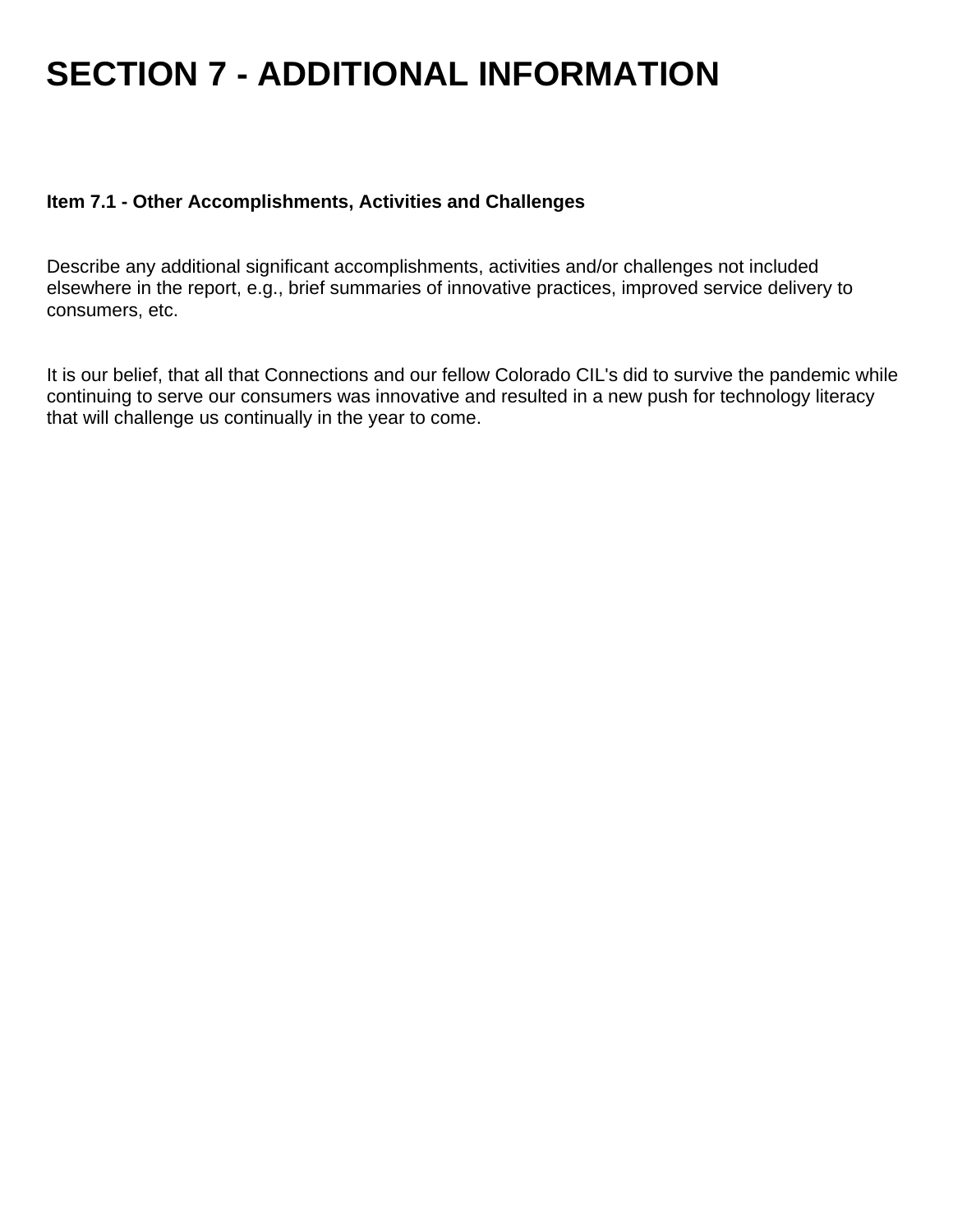## **SECTION 8 - TRAINING AND TECHNICAL ASSISTANCE**

### **Item 8.1 - Training And Technical Assistance Needs**

| <b>Training And Technical Assistance Needs</b>               | Choose up to 10<br><b>Priority Needs --- Rate</b><br>items 1-10 with 1 being<br>most important |
|--------------------------------------------------------------|------------------------------------------------------------------------------------------------|
| <b>Advocacy/Leadership Development</b>                       |                                                                                                |
| <b>General Overview</b>                                      | 7                                                                                              |
| <b>Applicable Laws</b>                                       |                                                                                                |
| General overview and promulgation of various disability laws | 6                                                                                              |
| <b>Assistive Technologies</b>                                |                                                                                                |
| <b>General Overview</b>                                      | 8                                                                                              |
| <b>Data Collecting and Reporting</b>                         |                                                                                                |
| <b>Case Service Record Documentation</b>                     | 9                                                                                              |
| <b>Disability Awareness and Information</b>                  |                                                                                                |
| Specific Issues                                              | 10                                                                                             |
| <b>Evaluation</b>                                            |                                                                                                |
| <b>Consumer Satisfaction Surveys</b>                         | 5                                                                                              |
| <b>Innovative Programs</b>                                   |                                                                                                |
| <b>Specific Examples</b>                                     | 1                                                                                              |
| <b>Networking Strategies</b>                                 |                                                                                                |
| <b>Community Partners</b>                                    | 2                                                                                              |
| <b>Outreach to Unserved/Underserved Populations</b>          |                                                                                                |
| Minority                                                     | 3                                                                                              |
| Rural                                                        | 4                                                                                              |

#### **Item 8.2 - Additional Information**

Provide additional information, comments, explanations or suggestions not included elsewhere in the report.